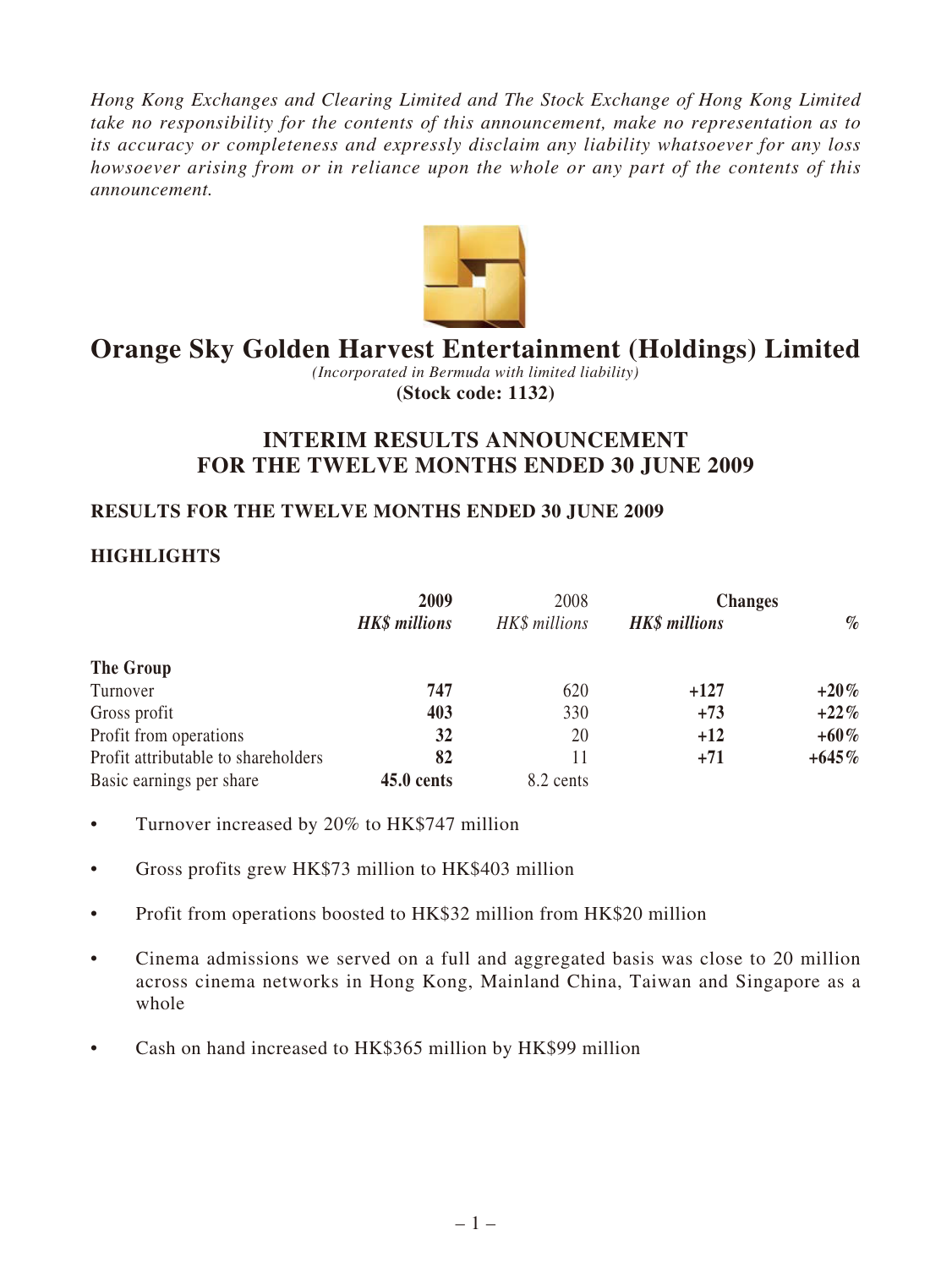### **INTERIM RESULTS**

The Board of Directors (the "Board") of Orange Sky Golden Harvest Entertainment (Holdings) Limited (the "Company") herein announces the unaudited consolidated results of the Company and its subsidiaries (the "Group") for the twelve months ended 30 June 2009 together with the comparative figures for the corresponding twelve months ended 30 June 2008. This second interim report is presented as a result of the change in the Company's financial year end date from 30 June to 31 December in order to have a co-terminus financial year end date with the subsidiaries in the People's Republic of China. The consolidated results have been reviewed by the auditor and the audit committee of the Company.

#### **CONSOLIDATED INCOME STATEMENT**

|                                                                                                                               |                | <b>Twelve</b><br>months ended<br>30 June<br>2009 | Twelve<br>months ended<br>30 June<br>2008      |
|-------------------------------------------------------------------------------------------------------------------------------|----------------|--------------------------------------------------|------------------------------------------------|
|                                                                                                                               | <b>Note</b>    | <b>HK\$'000</b><br>(Unaudited)                   | HK\$'000<br>(Audited)                          |
| <b>Continuing operations</b>                                                                                                  |                |                                                  |                                                |
| Turnover                                                                                                                      | $\overline{2}$ | 746,511                                          | 619,901                                        |
| Cost of sales                                                                                                                 |                | (343,789)                                        | (289, 552)                                     |
| <b>Gross profit</b>                                                                                                           |                | 402,722                                          | 330,349                                        |
| Other income<br>Selling and distribution costs<br>General and administrative expenses<br>Other operating expenses             |                | 44,156<br>(355,709)<br>(51, 173)<br>(7, 829)     | 67,723<br>(301, 739)<br>(61, 498)<br>(14, 979) |
| <b>Profit from operations</b>                                                                                                 |                | 32,167                                           | 19,856                                         |
| Finance costs<br>Share of profits less losses of associates<br>Gain on disposal of interest in<br>a jointly controlled entity | 3(a)           | (599)<br>61,852                                  | (11,970)<br>9,663                              |
| <b>Profit before taxation</b>                                                                                                 |                | 93,420                                           | 17,549                                         |
| Income tax                                                                                                                    | $\overline{4}$ | (12, 445)                                        | (10, 391)                                      |
| Profit for the period from continuing operations                                                                              |                | 80,975                                           | 7,158                                          |
| <b>Discontinued operation</b>                                                                                                 |                |                                                  |                                                |
| Profit for the period from discontinued operation                                                                             |                | 1,198                                            | 3,911                                          |
| <b>Total profit for the period</b>                                                                                            | $\mathfrak{Z}$ | 82,173                                           | 11,069                                         |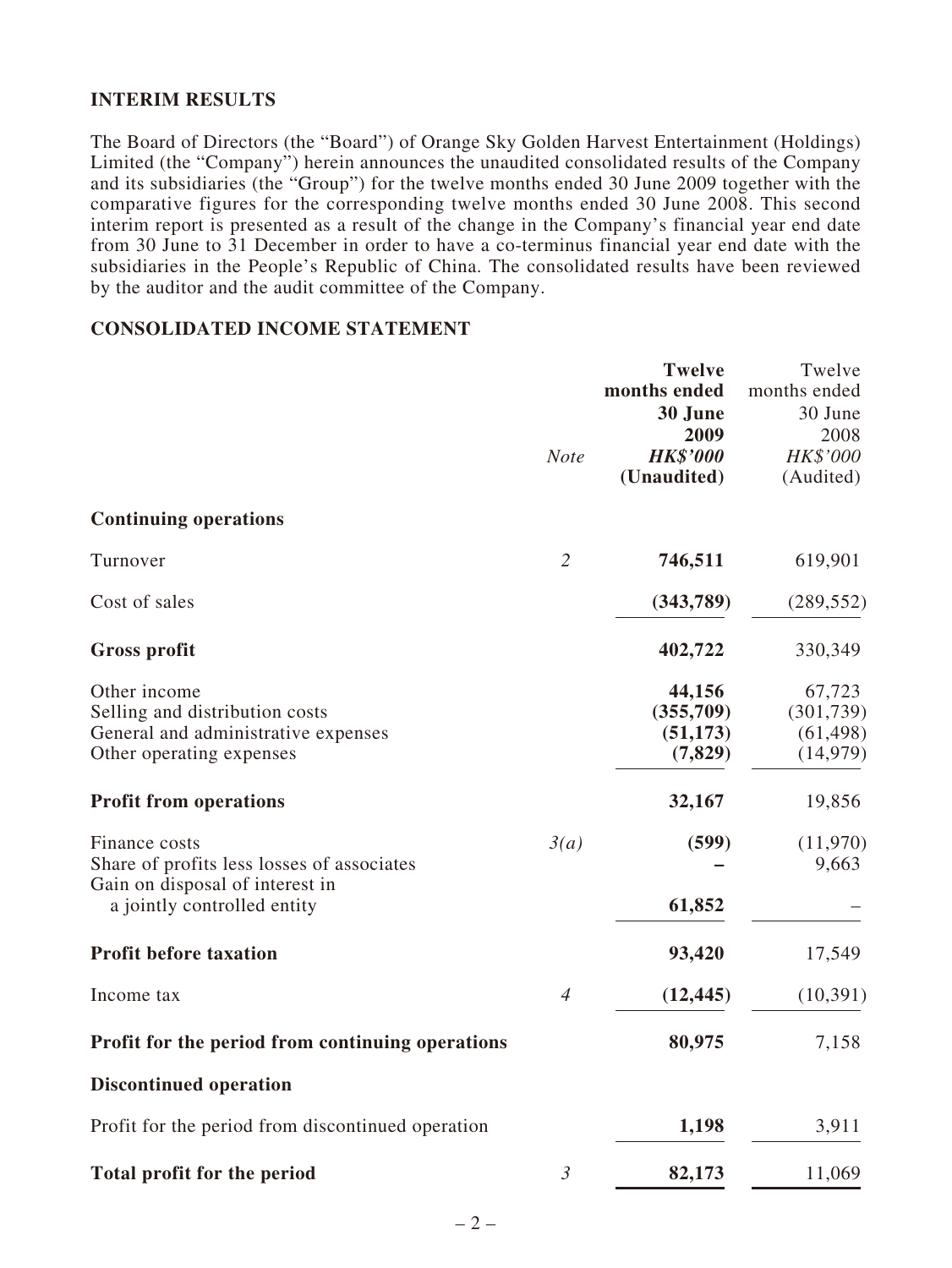|                                             |             | <b>Twelve</b>     | Twelve       |
|---------------------------------------------|-------------|-------------------|--------------|
|                                             |             | months ended      | months ended |
|                                             |             | 30 June           | 30 June      |
|                                             |             | 2009              | 2008         |
|                                             | <b>Note</b> | <b>HK\$'000</b>   | HK\$'000     |
|                                             |             | (Unaudited)       | (Audited)    |
| <b>Attributable to:</b>                     |             |                   |              |
| Equity holders of the Company               |             | 81,833            | 10,763       |
| Minority interests                          |             | 340               | 306          |
|                                             |             | 82,173            | 11,069       |
| Dividends attributable to equity holders of |             |                   |              |
| the Company                                 | 5           | 18,327            |              |
| <b>Earnings per share</b>                   | 6           |                   |              |
| Basic:                                      |             |                   |              |
| - Continuing operations                     |             | 44.3 cents        | 5.2 cents    |
| - Discontinued operation                    |             | 0.7 cents         | 3.0 cents    |
|                                             |             | <b>45.0 cents</b> | 8.2 cents    |
| Diluted:                                    |             |                   |              |
| - Continuing operations                     |             | <b>44.1 cents</b> | 5.2 cents    |
| - Discontinued operation                    |             | 0.7 cents         | 3.0 cents    |
|                                             |             | <b>44.8 cents</b> | 8.2 cents    |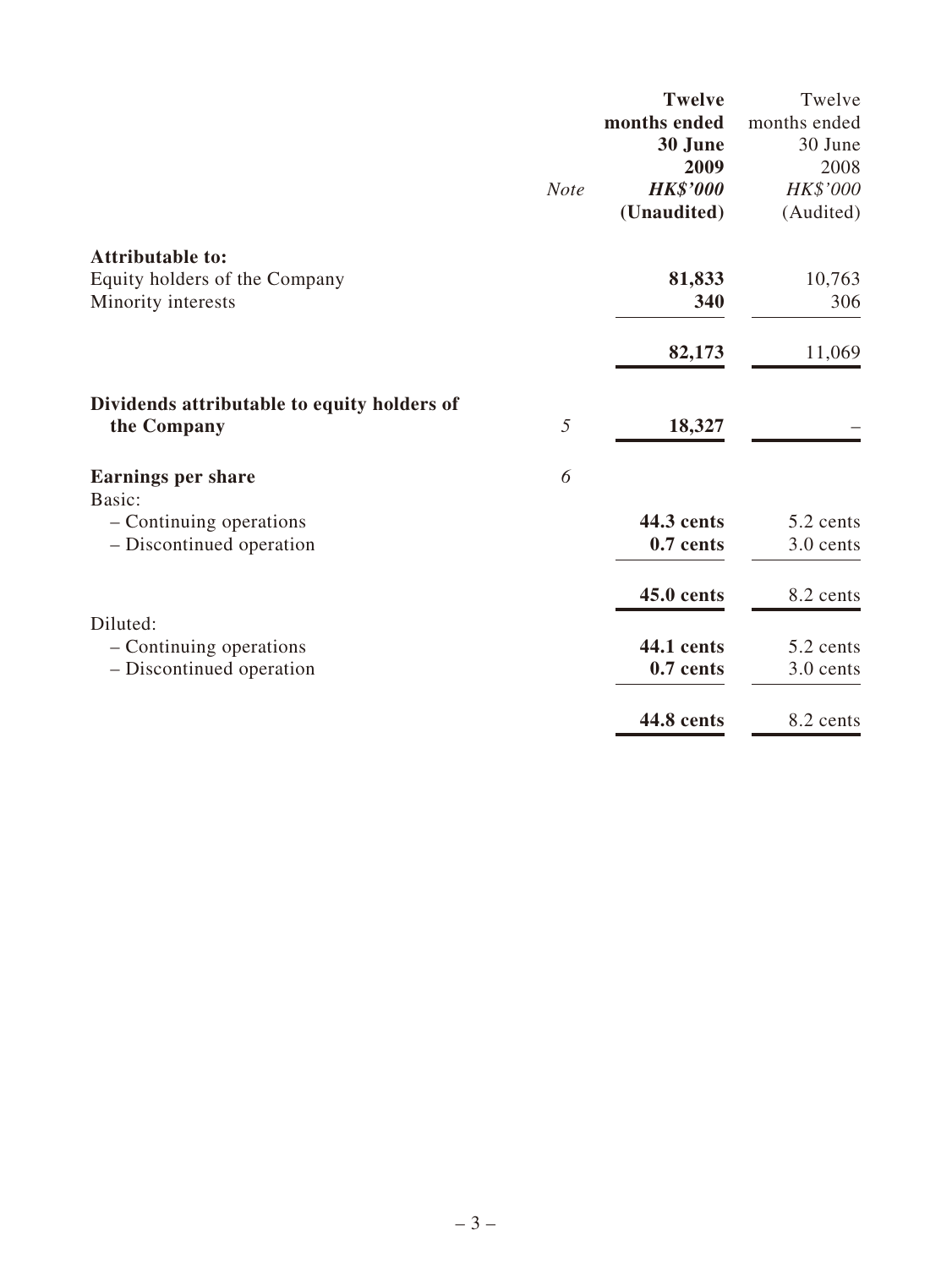# **CONSOLIDATED BALANCE SHEET**

|                                                                                                                                                                                               | <b>Note</b> | As at<br>30 June<br>2009<br><b>HK\$'000</b><br>(Unaudited)                  | As at<br>30 June<br>2008<br>HK\$'000<br>(Audited)                                   |
|-----------------------------------------------------------------------------------------------------------------------------------------------------------------------------------------------|-------------|-----------------------------------------------------------------------------|-------------------------------------------------------------------------------------|
| <b>Non-current assets</b>                                                                                                                                                                     |             |                                                                             |                                                                                     |
| Fixed assets<br>Amounts due from jointly controlled entities<br>Prepaid rental<br>Club memberships<br>Rental and other deposits<br>Trademarks<br>Deferred tax assets<br>Pledged bank deposits |             | 322,205<br>6,117<br>3,590<br>52,132<br>79,421<br>1,210<br>15,447<br>480,122 | 367,395<br>32,285<br>8,015<br>3,590<br>54,006<br>79,421<br>358<br>10,133<br>555,203 |
| <b>Current assets</b>                                                                                                                                                                         |             |                                                                             |                                                                                     |
| Inventories<br>Film rights<br>Trade receivables<br>Other receivables, deposits and prepayments<br>Amounts due from jointly controlled entities<br>Deposits and cash                           | 7           | 1,925<br>32,060<br>19,953<br>47,653<br>42,209<br>365,229                    | 2,417<br>27,503<br>27,045<br>49,355<br>50,277<br>266,307                            |
| Assets of a jointly controlled entity held for sale                                                                                                                                           |             | 509,029                                                                     | 422,904<br>141,037                                                                  |
|                                                                                                                                                                                               |             | 509,029                                                                     | 563,941                                                                             |
| <b>Current liabilities</b>                                                                                                                                                                    |             |                                                                             |                                                                                     |
| Trade payables<br>Other payables and accrued charges<br>Customer deposits<br><b>Bank</b> loans<br>Convertible notes                                                                           | 8           | 62,973<br>101,138<br>6,144<br>5,142                                         | 68,609<br>129,472<br>3,675<br>12,480<br>31,066                                      |
| Loans from joint venture partners<br>Taxation payable                                                                                                                                         |             | 45,542<br>15,047                                                            | 22,144<br>9,618                                                                     |
| Liabilities of a jointly controlled entity held for sale                                                                                                                                      |             | 235,986                                                                     | 277,064<br>101,135                                                                  |
|                                                                                                                                                                                               |             | 235,986                                                                     | 378,199                                                                             |
| <b>Net current assets</b>                                                                                                                                                                     |             | 273,043                                                                     | 185,742                                                                             |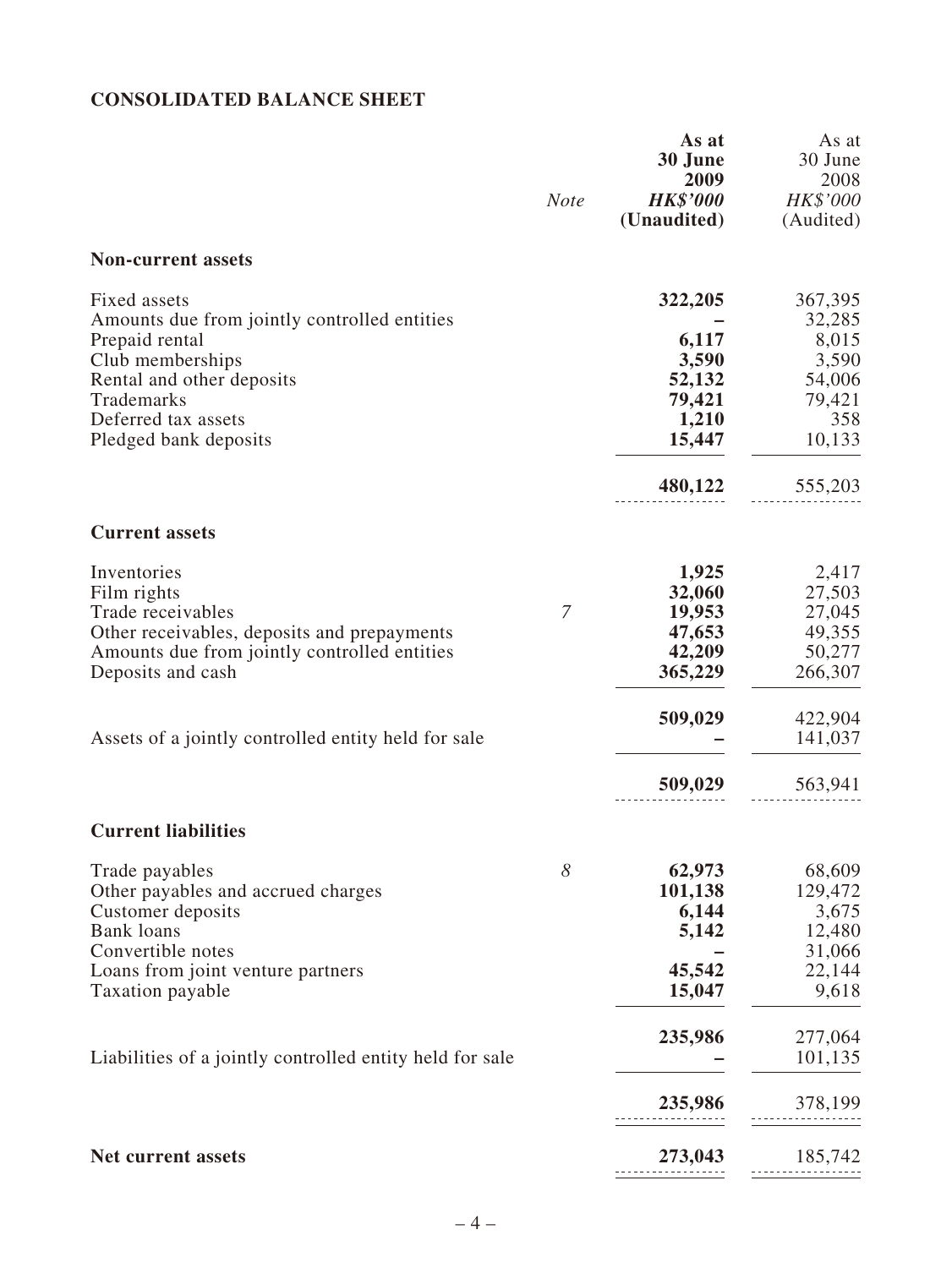|                                              | As at           | As at           |
|----------------------------------------------|-----------------|-----------------|
|                                              | 30 June<br>2009 | 30 June<br>2008 |
| <b>Note</b>                                  | <b>HK\$'000</b> | HK\$'000        |
|                                              | (Unaudited)     | (Audited)       |
| <b>Total assets less current liabilities</b> | 753,165         | 740,945         |
| <b>Non-current liabilities</b>               |                 |                 |
| <b>Bank</b> loans                            |                 | 7,800           |
| Loans from joint venture partners            |                 | 42,505          |
| Loan from minority shareholder               | 386             | 696             |
| Deposits received                            | 4,771           | 4,248           |
| Deferred tax liabilities                     | 14,378          | 16,540          |
|                                              | 19,535          | 71,789          |
| <b>NET ASSETS</b>                            | 733,630         | 669,156         |
| <b>Capital and reserves</b>                  |                 |                 |
| Share capital                                | 183,274         | 169,638         |
| Reserves                                     | 548,702         | 498,097         |
| Total equity attributable to equity          |                 |                 |
| holders of the Company                       | 731,976         | 667,735         |
| <b>Minority interests</b>                    | 1,654           | 1,421           |
| <b>TOTAL EQUITY</b>                          | 733,630         | 669,156         |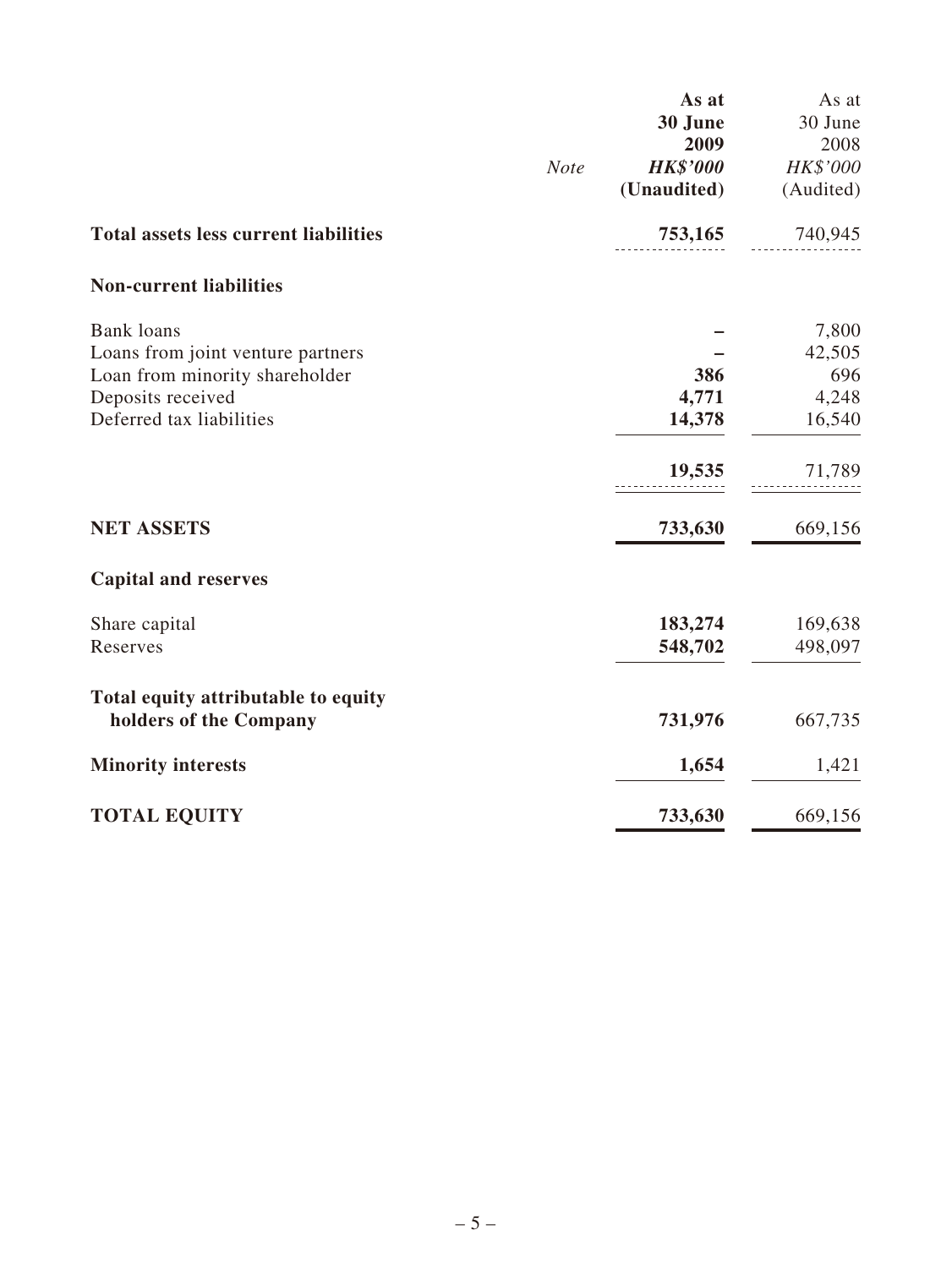### **NOTES TO THE UNAUDITED INTERIM FINANCIAL REPORT**

#### **1 BASIS OF PREPARATION**

This interim financial report has been prepared in accordance with the applicable disclosure provisions of the Rules Governing the Listing of Securities on The Stock Exchange of Hong Kong Limited and Hong Kong Accounting Standard ("HKAS") 34 "*Interim financial reporting*", issued by the Hong Kong Institute of Certified Public Accountants ("HKICPA").

The preparation of the interim financial report in conformity with HKAS 34 requires management to make judgements, estimates and assumptions that affect the application of policies and reported amounts of assets and liabilities, income and expenses on a year to date basis. Actual results may differ from these estimates.

The interim financial report is unaudited, but has been reviewed by KPMG in accordance with Hong Kong Standard on Review Engagements 2410, *"Review of interim financial information performed by the independent auditor of the entity"*, issued by the HKICPA.

The interim financial report has been prepared in accordance with the same accounting policies adopted in the audited financial statements for the year ended 30 June 2008, except for the accounting policy changes that are expected to be reflected in the financial statements for the eighteen months ending 31 December 2009 set out below.

In the current period, the Group has applied, for the first time, the new amendments and interpretations of Hong Kong Financial Reporting Standards and Interpretations (collectively, "HKFRSs") issued by the HKICPA, which are effective for the Group's financial year beginning on 1 July 2008.

Hong Kong (IFRIC) – Interpretation 13 "Customer Loyalty Programmes" ("IFRIC 13") requires that revenue from the initial sales transaction is allocated to free or discounted goods or services offered as awards at their fair value and that this is deferred until the awards are redeemed. The adoption of IFRIC 13 has no significant impact on the Group's results and financial position for the twelve months ended 30 June 2008 and 30 June 2009. These estimates are arrived at after making assumptions on a number of key factors, including but not limited to the estimated fair value of awards and the future redemption demand.

The adoption of other new amendments and interpretations of HKFRSs has no significant impact on the Group's results and financial position.

The Group has not early applied the new and revised standards, amendments and interpretations that have been issued but are not yet effective.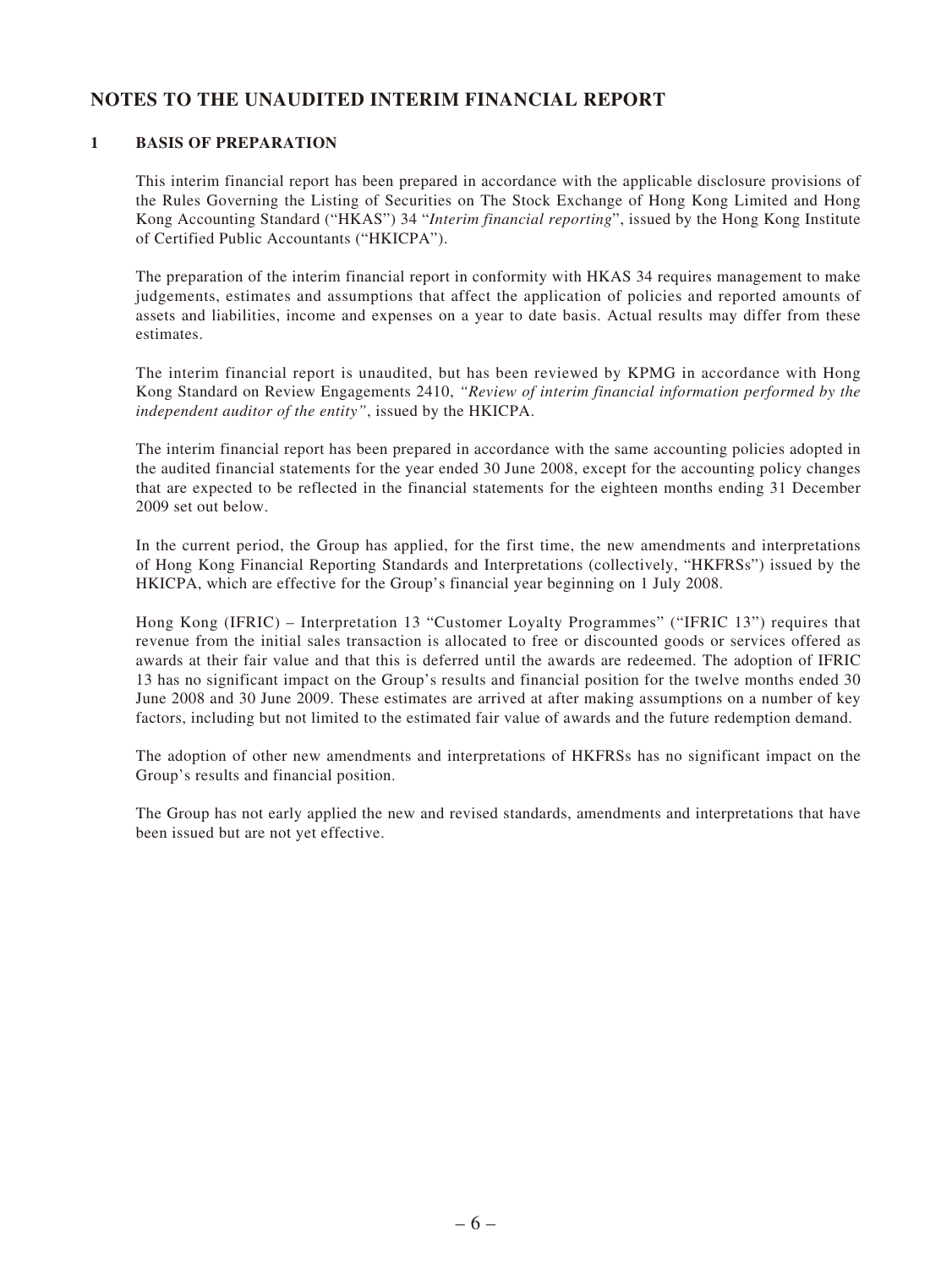#### **2 SEGMENT INFORMATION**

#### **(a) Business segments**

|                                                                                           | Twelve months ended 30 June            |                                                                           |                                                  |                          |                                                  |                  |                                                  |                                                      |                                                  |                               |
|-------------------------------------------------------------------------------------------|----------------------------------------|---------------------------------------------------------------------------|--------------------------------------------------|--------------------------|--------------------------------------------------|------------------|--------------------------------------------------|------------------------------------------------------|--------------------------------------------------|-------------------------------|
|                                                                                           |                                        | Film and<br>video distribution<br><b>Film exhibition</b><br><b>Others</b> |                                                  |                          |                                                  |                  | Eliminations                                     |                                                      | Consolidated                                     |                               |
|                                                                                           | 2009<br><b>HK\$'000</b><br>(unaudited) | 2008<br>HK\$'000                                                          | 2009<br><b>HK\$'000</b><br>(audited) (unaudited) | 2008<br>HK\$'000         | 2009<br><b>HK\$'000</b><br>(audited) (unaudited) | 2008<br>HK\$'000 | 2009<br><b>HK\$'000</b><br>(audited) (unaudited) | 2008<br>HK\$'000                                     | 2009<br><b>HK\$'000</b><br>(audited) (unaudited) | 2008<br>HK\$'000<br>(audited) |
| <b>Continuing operations</b>                                                              |                                        |                                                                           |                                                  |                          |                                                  |                  |                                                  |                                                      |                                                  |                               |
| Segment revenue:<br>Sales to external customers                                           | 86,134                                 | 71,870                                                                    | 656,728                                          | 536,324                  | 3,649                                            | 11,707           | $\overline{a}$                                   | $\overline{\phantom{a}}$                             | 746,511                                          | 619,901                       |
| Inter-segment sales<br>Other income                                                       | 12,610<br>1,133                        | 6,418<br>1,902                                                            | 46,288                                           | $\overline{a}$<br>36,460 | 1,378<br>110                                     | 1,837<br>329     | (13,988)<br>(387)                                | (8,255)<br>(413)                                     | $\overline{\phantom{0}}$<br>47,144               | 38,278                        |
| Total                                                                                     | 99,877                                 | 80,190                                                                    | 703,016                                          | 572,784                  | 5,137                                            | 13,873           | (14, 375)                                        | (8,668)                                              | 793,655                                          | 658,179                       |
| Segment results                                                                           | 13,097                                 | 4,945                                                                     | 54,519                                           | 38,570                   | (99)                                             | 757              |                                                  |                                                      | 67,517                                           | 44,272                        |
|                                                                                           |                                        |                                                                           |                                                  |                          |                                                  |                  |                                                  |                                                      |                                                  |                               |
| Interest income<br>Unallocated operating expenses, net<br>Gain on disposal of interest in |                                        |                                                                           |                                                  |                          |                                                  |                  |                                                  |                                                      | 4,631<br>(39,981)                                | 5,423<br>(29, 839)            |
| a jointly controlled entity<br>Finance costs                                              |                                        |                                                                           |                                                  |                          |                                                  |                  |                                                  |                                                      | 61,852<br>(599)                                  | (11,970)                      |
| Share of profits less losses of<br>associates                                             |                                        | 3,897                                                                     |                                                  | 5,766                    |                                                  |                  |                                                  |                                                      | -                                                | 9,663                         |
| Profit before taxation                                                                    |                                        |                                                                           |                                                  |                          |                                                  |                  |                                                  |                                                      | 93,420                                           | 17,549                        |
| Income tax                                                                                |                                        |                                                                           |                                                  |                          |                                                  |                  |                                                  |                                                      | (12, 445)                                        | (10, 391)                     |
| Profit for the period from<br>continuing operations                                       |                                        |                                                                           |                                                  |                          |                                                  |                  |                                                  |                                                      | 80,975                                           | 7,158                         |
| Discontinued operation                                                                    |                                        |                                                                           |                                                  |                          |                                                  |                  |                                                  |                                                      |                                                  |                               |
| Segment revenue:<br>Sales to external customers<br>Other income                           |                                        | ÷,<br>$\overline{a}$                                                      | 13,674<br>284                                    | 119,828<br>1,992         | -                                                |                  |                                                  | $\overline{\phantom{a}}$<br>$\overline{\phantom{0}}$ | 13,674<br>284                                    | 119,828<br>1,992              |
| Total                                                                                     |                                        | $\overline{\phantom{0}}$                                                  | 13,958                                           | 121,820                  |                                                  |                  |                                                  |                                                      | 13,958                                           | 121,820                       |
| Segment results                                                                           |                                        |                                                                           | 1,913                                            | 8,524                    |                                                  |                  |                                                  |                                                      | 1,913                                            | 8,524                         |
| Interest income<br>Finance costs                                                          |                                        |                                                                           |                                                  |                          |                                                  |                  |                                                  |                                                      | 26<br>(124)                                      | 421<br>(1, 515)               |
| Profit before taxation                                                                    |                                        |                                                                           |                                                  |                          |                                                  |                  |                                                  |                                                      | 1,815                                            | 7,430                         |
| Income tax                                                                                |                                        |                                                                           |                                                  |                          |                                                  |                  |                                                  |                                                      | (617)                                            | (3,519)                       |
| Profit for the period from<br>discontinued operation                                      |                                        |                                                                           |                                                  |                          |                                                  |                  |                                                  |                                                      | 1,198                                            | 3,911                         |
| Total profit for the period                                                               |                                        |                                                                           |                                                  |                          |                                                  |                  |                                                  |                                                      | 82,173                                           | 11,069                        |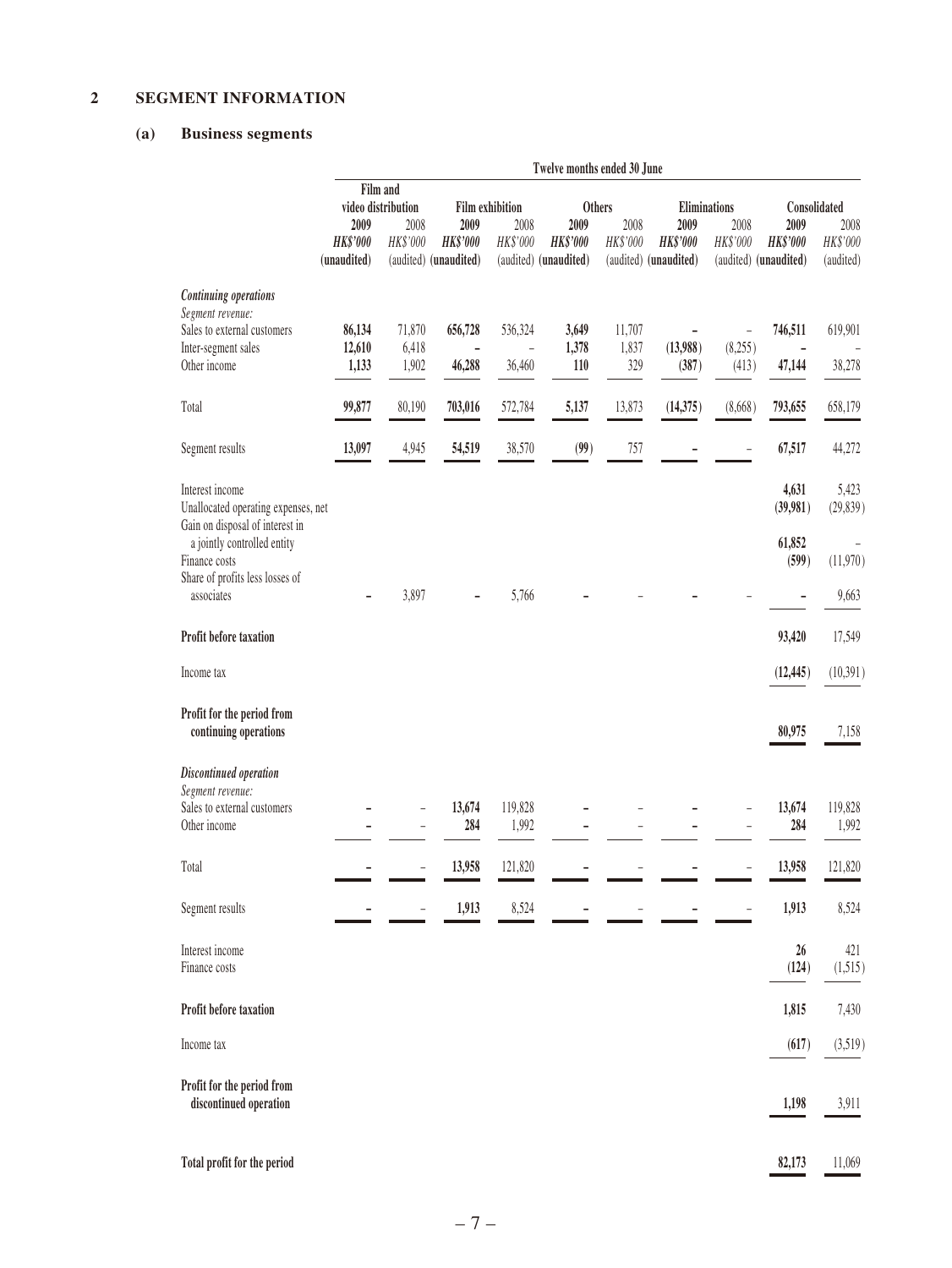#### **(b) Geographical segments**

|                                                          |             | Twelve months ended 30 June |                       |                                 |                       |          |                       |                          |                       |                   |                       |                        |                       |          |                       |           |
|----------------------------------------------------------|-------------|-----------------------------|-----------------------|---------------------------------|-----------------------|----------|-----------------------|--------------------------|-----------------------|-------------------|-----------------------|------------------------|-----------------------|----------|-----------------------|-----------|
|                                                          | Hong Kong   |                             |                       | Taiwan<br><b>Mainland China</b> |                       |          | Malaysia<br>Singapore |                          |                       | Elsewhere in Asia |                       | Consolidated<br>Others |                       |          |                       |           |
|                                                          | 2009        | 2008                        | 2009                  | 2008                            | 2009                  | 2008     | 2009                  | 2008                     | 2009                  | 2008              | 2009                  | 2008                   | 2009                  | 2008     | 2009                  | 2008      |
|                                                          | HK\$'000    | HK\$'000                    | HK\$'000              | <b>HK\$'000</b>                 | <b>HK\$'000</b>       | HK\$'000 | <b>HK\$'000</b>       | HK\$'000                 | <b>HK\$'000</b>       | HK\$'000          | <b>HK\$'000</b>       | HK\$'000               | <b>HK\$'000</b>       | HK\$'000 | <b>HK\$'000</b>       | HK\$'000  |
|                                                          | (unaudited) |                             | (audited) (unaudited) |                                 | (audited) (unaudited) |          | (audited) (unaudited) |                          | (audited) (unaudited) |                   | (audited) (unaudited) |                        | (audited) (unaudited) |          | (audited) (unaudited) | (audited) |
| Segment revenue:                                         |             |                             |                       |                                 |                       |          |                       |                          |                       |                   |                       |                        |                       |          |                       |           |
| Sales to external customers                              | 213,485     | 209,134                     | 72,119                | 63,919                          | 197,555               | 202.688  | 261,705               | 140,490                  | 13,674                | 120.272           | 1.383                 | 2.439                  | 264                   | 787      | 760,185               | 739,729   |
| Less: Attributable to discontinued<br>operation          |             |                             |                       |                                 |                       |          |                       | $\overline{\phantom{a}}$ | 13,674                | 119,828           |                       |                        |                       |          | 13,674                | 119,828   |
| Sale to external customers from<br>continuing operations | 213,485     | 209.134                     | 72,119                | 63,919                          | 197,555               | 202,688  | 261,705               | 140,490                  |                       | 444               | 1.383                 | 2.439                  | 264                   | 787      | 746,511               | 619,901   |

#### **3 TOTAL PROFIT FOR THE PERIOD**

Total profit for the period is arrived at after charging/(crediting):

|     |                                                        | <b>Twelve</b>   | Twelve       |
|-----|--------------------------------------------------------|-----------------|--------------|
|     |                                                        | months ended    | months ended |
|     |                                                        | 30 June         | 30 June      |
|     |                                                        | 2009            | 2008         |
|     |                                                        | <b>HK\$'000</b> | HK\$'000     |
|     |                                                        | (Unaudited)     | (Audited)    |
| (a) | <b>Finance costs:</b>                                  |                 |              |
|     | Continuing operations                                  |                 |              |
|     | Interest on bank loans wholly repayable within         |                 |              |
|     | five years                                             | 203             | 2,415        |
|     | Interest on convertible notes                          | 172             | 7,790        |
|     | Interest on loans from joint venture partners          | 224             | 911          |
|     | Finance charges on obligation under finance leases     |                 | 79           |
|     | Other borrowing costs                                  |                 | 775          |
|     |                                                        | 599             | 11,970       |
|     | Discontinued operation                                 |                 |              |
|     | Interest on bank loans wholly repayable within         |                 |              |
|     | five years                                             | 124             | 1,515        |
|     |                                                        | 723             | 13,485       |
| (b) | Other items (including continuing operations           |                 |              |
|     | and discontinued operation):                           |                 |              |
|     | Cost of inventories                                    | 27,215          | 33,565       |
|     | Cost of services provided                              | 282,759         | 276,344      |
|     | Depreciation                                           | 47,499          | 50,206       |
|     | Amortisation of prepaid land lease payments            | 768             | 340          |
|     | Amortisation of film rights                            | 39,979          | 31,930       |
|     | Impairment loss on trade and other receivables         | 118             | 1,796        |
|     | Loss on disposal of fixed assets                       | 1,105           | 7,027        |
|     | Exchange loss/(gain), net                              | 8,607           | (24, 154)    |
|     | Interest income from bank deposits                     | (4,515)         | (4,800)      |
|     | Interest income on loan to a jointly controlled entity | (142)           | (623)        |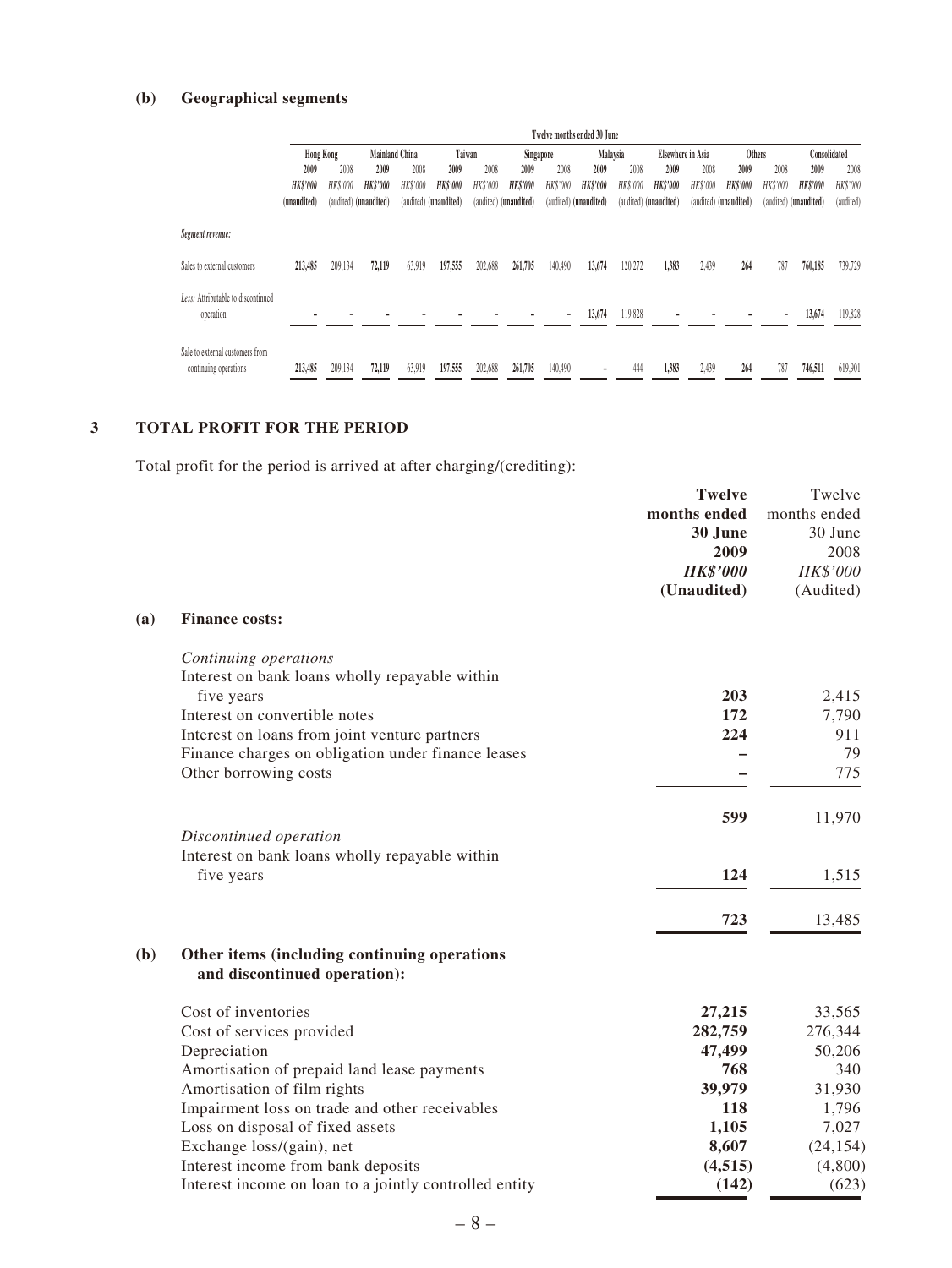### **4 INCOME TAX**

Taxation in the consolidated income statement represents:

|                                                                                                               | <b>Twelve</b><br>months ended<br>30 June<br>2009<br><b>HK\$'000</b><br>(Unaudited) | Twelve<br>months ended<br>30 June<br>2008<br>$HK\$ '000<br>(Audited) |
|---------------------------------------------------------------------------------------------------------------|------------------------------------------------------------------------------------|----------------------------------------------------------------------|
| <b>Continuing operations</b>                                                                                  |                                                                                    |                                                                      |
| Group<br>Current income tax<br>Provision for overseas tax<br>Under/(over)-provision in respect of prior years | 1,674<br>49                                                                        | 948<br>(543)                                                         |
|                                                                                                               | 1,723                                                                              | 405                                                                  |
| Jointly controlled entities                                                                                   |                                                                                    |                                                                      |
| Current income tax<br>Provision for overseas tax                                                              | 12,454                                                                             | 2,583                                                                |
| Deferred tax - overseas<br>Origination and reversal of temporary differences                                  | (1,732)                                                                            | 7,403                                                                |
|                                                                                                               | 10,722                                                                             | 9,986                                                                |
|                                                                                                               | 12,445<br>.                                                                        | 10,391                                                               |
| <b>Discontinued operation</b>                                                                                 |                                                                                    |                                                                      |
| Current income tax<br>Provision for overseas tax                                                              | 617                                                                                | 2,269                                                                |
| Deferred tax - overseas<br>Origination and reversal of temporary differences                                  |                                                                                    | 1,250                                                                |
|                                                                                                               | 617                                                                                | 3,519                                                                |
|                                                                                                               | 13,062                                                                             | 13,910                                                               |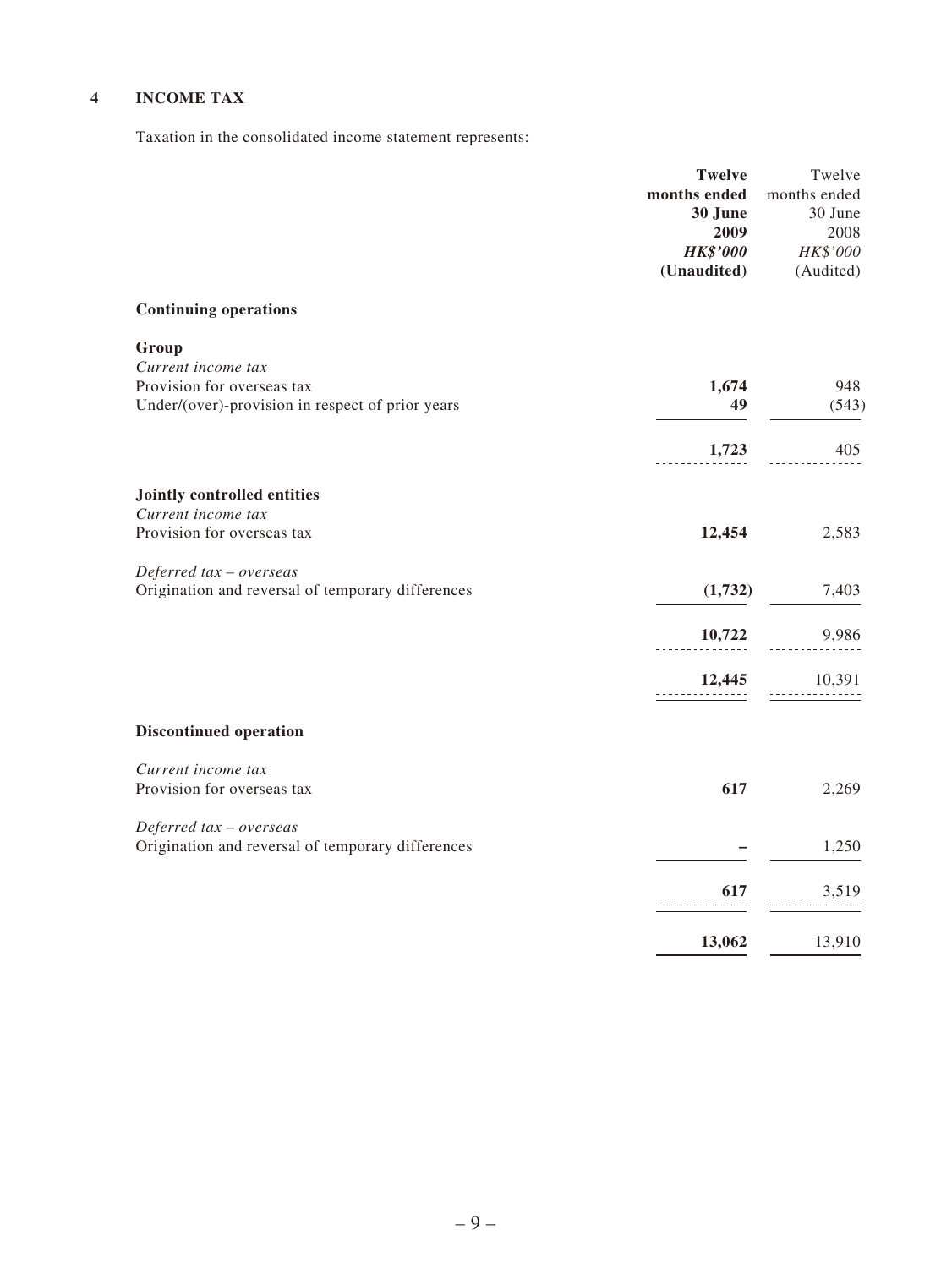|                                             | <b>Twelve</b>   | Twelve       |
|---------------------------------------------|-----------------|--------------|
|                                             | months ended    | months ended |
|                                             | 30 June         | 30 June      |
|                                             | 2009            | 2008         |
|                                             | <b>HK\$'000</b> | HK\$'000     |
|                                             | (Unaudited)     | (Audited)    |
| Special dividend declared and paid during   |                 |              |
| the period of HK\$0.1 per share (2008: Nil) | 18,327          |              |
|                                             |                 |              |

#### **6 EARNINGS PER SHARE**

#### **(a) Basic earnings per share**

The calculation of basic earnings per share is based on the profit attributable to equity holders of the Company from continuing operations and discontinued operation of HK\$80,635,000 and HK\$1,198,000 respectively (2008: HK\$6,852,000 and HK\$3,911,000 respectively) and the weighted average number of 182,140,740 ordinary shares (2008: 131,225,351 ordinary shares) in issue during the period.

#### **(b) Diluted earnings per share**

The calculation of diluted earnings per share is based on the profit attributable to equity holders of the Company from continuing operations and discontinued operation of HK\$80,807,000 and HK\$1,198,000 respectively (2008: HK\$6,852,000 and HK\$3,911,000 respectively) and the weighted average number of ordinary shares of 183,273,989 shares (2008: 131,642,634 shares), calculate as follows:

#### *(i) Profit attributable to equity holders of the Company (diluted)*

|                                                 | <b>Twelve</b>   | Twelve       |
|-------------------------------------------------|-----------------|--------------|
|                                                 | months ended    | months ended |
|                                                 | 30 June         | 30 June      |
|                                                 | 2009            | 2008         |
|                                                 | <b>HK\$'000</b> | HK\$'000     |
|                                                 | (Unaudited)     | (Audited)    |
| Continuing operations                           |                 |              |
| Profit attributable to equity holders           | 80,635          | 6,852        |
| After tax effect of effective interest on the   |                 |              |
| liability component of convertible notes        | 172             |              |
| Profit attributable to equity holders (diluted) | 80,807          | 6,852        |
| Discontinued operation                          |                 |              |
| Profit attributable to equity holders           | 1,198           | 3,911        |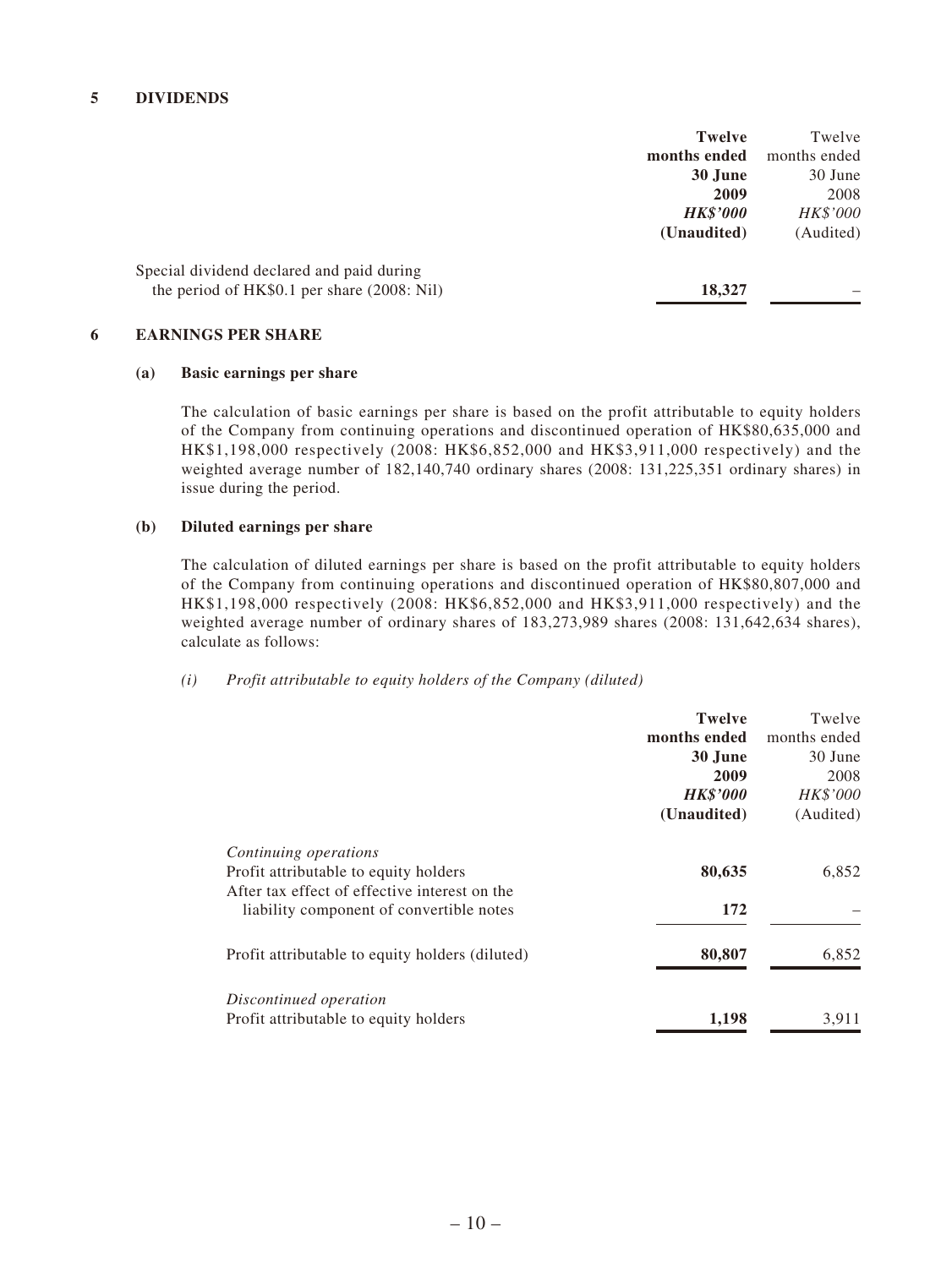#### *(ii) Weighted average number of ordinary shares (diluted)*

|                                                                                                               | 2009<br><b>Number</b><br>of shares | 2008<br><b>Number</b><br>of shares |
|---------------------------------------------------------------------------------------------------------------|------------------------------------|------------------------------------|
| <b>Shares</b>                                                                                                 |                                    |                                    |
| Issued ordinary shares as at 1 July                                                                           | 169,637,627                        | 128,356,537                        |
| Effect of convertible notes converted                                                                         | 12,503,113                         | 3,713,363                          |
| Effect of share repurchased                                                                                   |                                    | (1,390,724)                        |
| Effect of share option exercised                                                                              |                                    | 546,175                            |
| Weighted average number of ordinary shares in issue<br>during the period used in the calculation of the basic |                                    |                                    |
| earnings per share                                                                                            | 182,140,740                        | 131,225,351                        |
| Effect of dilution – weighted average number of<br>ordinary shares:                                           |                                    |                                    |
| Share options ( <i>note</i> $(1)$ )                                                                           |                                    | 417,283                            |
| Convertible notes (note $(2)$ )                                                                               | 1,133,249                          |                                    |
| Weighted average number of ordinary shares (diluted)<br>at 30 June                                            | 183,273,989                        | 131,642,634                        |

#### *Notes:*

- (1) The share options had no diluting effect on the basic earnings per share for current period as the exercise price of the Company's outstanding share options was higher than the average market price of the Company's ordinary shares during current period.
- (2) The convertible notes had no diluting effect on the basic earnings per share for the prior period.

#### **7 TRADE RECEIVABLES**

The Group usually grants credit periods ranging from one to three months. Each customer has a credit limit and overdue balances are regularly reviewed by management.

The ageing analysis of trade receivables (net of allowance for doubtful debts) as of the balance sheet date:

| As at           | As at     |
|-----------------|-----------|
| 30 June         | 30 June   |
| 2009            | 2008      |
| <b>HK\$'000</b> | HK\$'000  |
| (Unaudited)     | (Audited) |
| 18,971          | 21,357    |
| 334             | 3,900     |
| 648             | 1,788     |
| 19,953          | 27,045    |
|                 |           |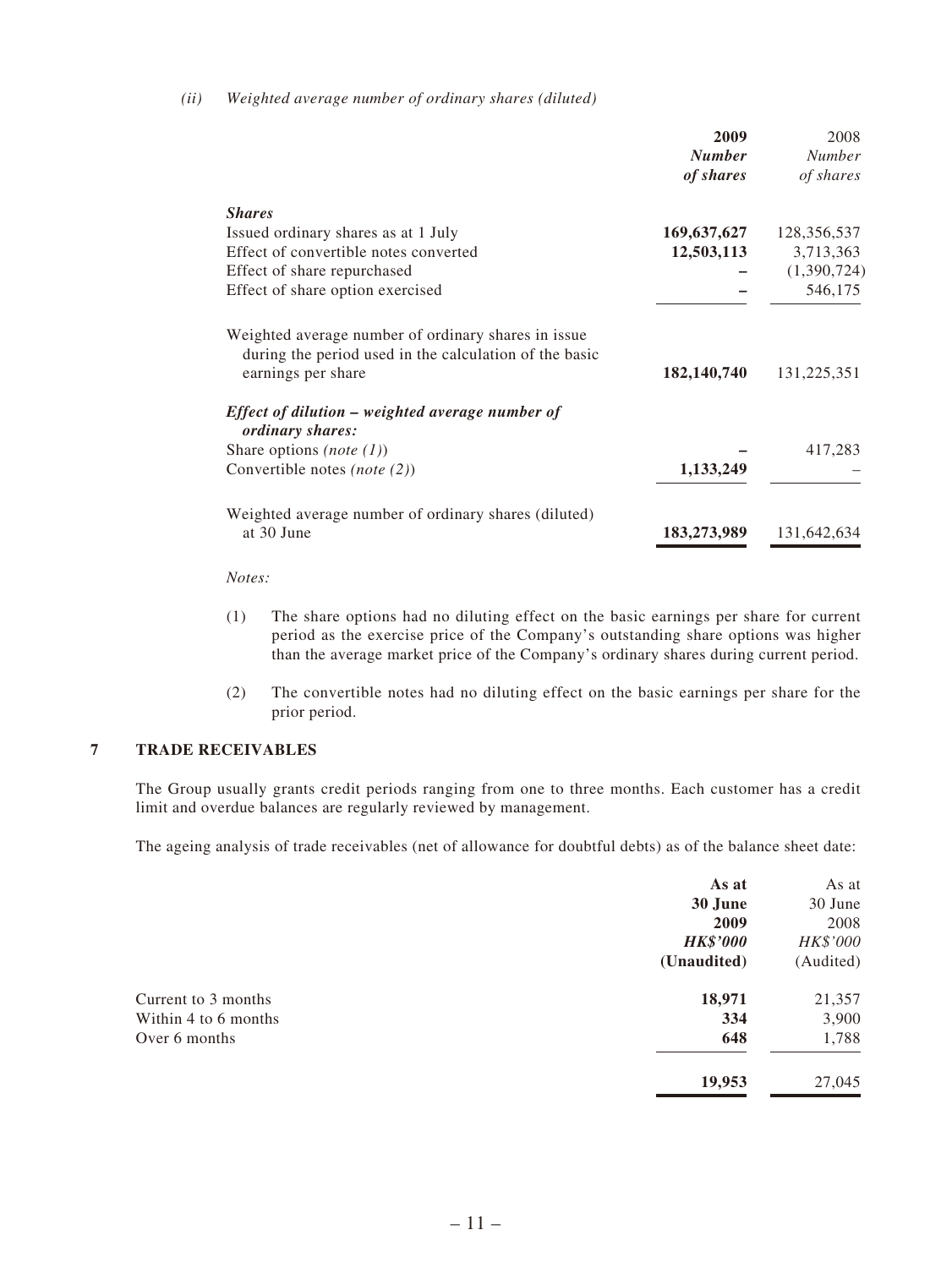#### **8 TRADE PAYABLES**

The ageing analysis of trade payables as of the balance sheet date:

|                       | As at           | As at     |
|-----------------------|-----------------|-----------|
|                       | 30 June         | 30 June   |
|                       | 2009            | 2008      |
|                       | <b>HK\$'000</b> | HK\$'000  |
|                       | (Unaudited)     | (Audited) |
| Current to 3 months   | 55,042          | 63,275    |
| Within 4 to 6 months  | 2,665           | 193       |
| Within 7 to 12 months | 479             | 1,509     |
| Over one year         | 4,787           | 3,632     |
|                       | 62,973          | 68,609    |

### **SPECIAL DIVIDEND**

During the twelve months ended 30 June 2009, the Board declared and paid a special dividend of HK\$0.1 per share to shareholders whose names appear on the Register of Members of the Company at the close of business on 11 September 2008.

#### **INTERIM DIVIDEND**

The Board does not recommend the payment of an interim dividend for the twelve months ended 30 June 2009.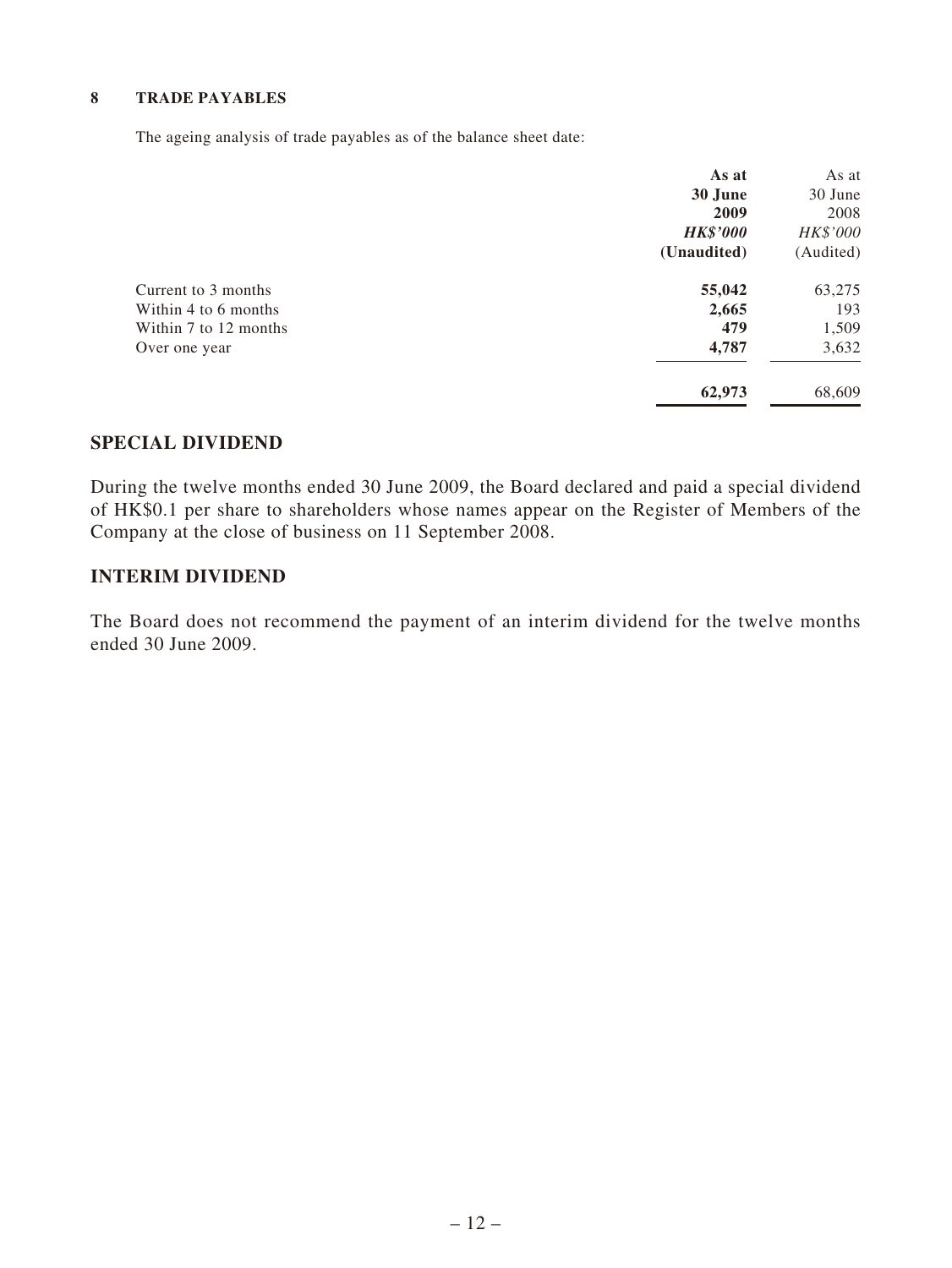### **MANAGEMENT DISCUSSION AND ANALYSIS**

### **GROUP OPERATION AND FINANCIAL HIGHLIGHTS**

The Group continued to benefit from a concentrated focus on innovating offerings and improving operations, and produced a solid profit result for the 12 months ended 30 June 2009. Despite relatively unfavorable economic environment due to the financial tsunami, the Group posted an encouraging result for the period, with revenues exceeding HK\$700 million and net profit up by 6 times on the prior year to HK\$82 million. Taking the lead in the market and demonstrating great success, the Group has also embarked a series of digitalization which change the way how cinemas entertain customers.

Group revenues amounted to HK\$747 million, compared with HK\$620 million of the same period of last year. Gross profit from continuing operations, with margin maintaining at about 54%, was HK\$403 million versus that of HK\$330 million reported last year. Profit from operations amounted to HK\$32 million, significantly improved by 60% from last year's HK\$20 million. Including a one-off gain of approximately HK\$62 million arising from the disposal of the Malaysia cinema circuit, the Group reported a net profit of HK\$82 million for the period. Aided by a number of strong Hollywood blockbuster titles released during the period, such as *The Dark Night, Transformers: Revenge Of The Fallen and The Mummy: Tomb Of The Dragon Emperor*, both exhibition and distribution businesses across the territories we operated were strong and continued their upward trend.

The Group continues to be a major and leading cinema operator in Asia, operating 22 cinemas with 186 screens across Hong Kong, Mainland China, Taiwan and Singapore. In the months to come, the Group will see opening of a number of new cinema projects in most of the territories we operate, and Mainland China will be the one expanding most quickly.

In June 2009, the Group entered into agreement to acquire the films and television programmes and related business from Chengtian Entertainment Group (International) Holding Company Limited ("Chengtian"), a major shareholder of the Group. As Chengtian has established a reputation in the films and television programmes industry in Mainland China, we expected the acquisition would help the Group further penetrate the films and television programmes market in Mainland China. The acquisition will provide an opportunity for the Group to further develop the Group's business network and capabilities in Mainland China, which cover not just developing and distributing Chinese-language contents, but also understanding the local customers' tastes and marketing the Group's offering to their needs. We aim to complete the acquisition in early October 2009.

At end of July 2008, the Group completed the disposal of its Malaysia cinema circuit TGV Cinemas Sdn. Bhd. and recorded a one-off gain of approximately HK\$62 million. After the disposal, the Group carries no investment in Malaysia and therefore, the contribution of this cinema circuit was classified as discontinued operation.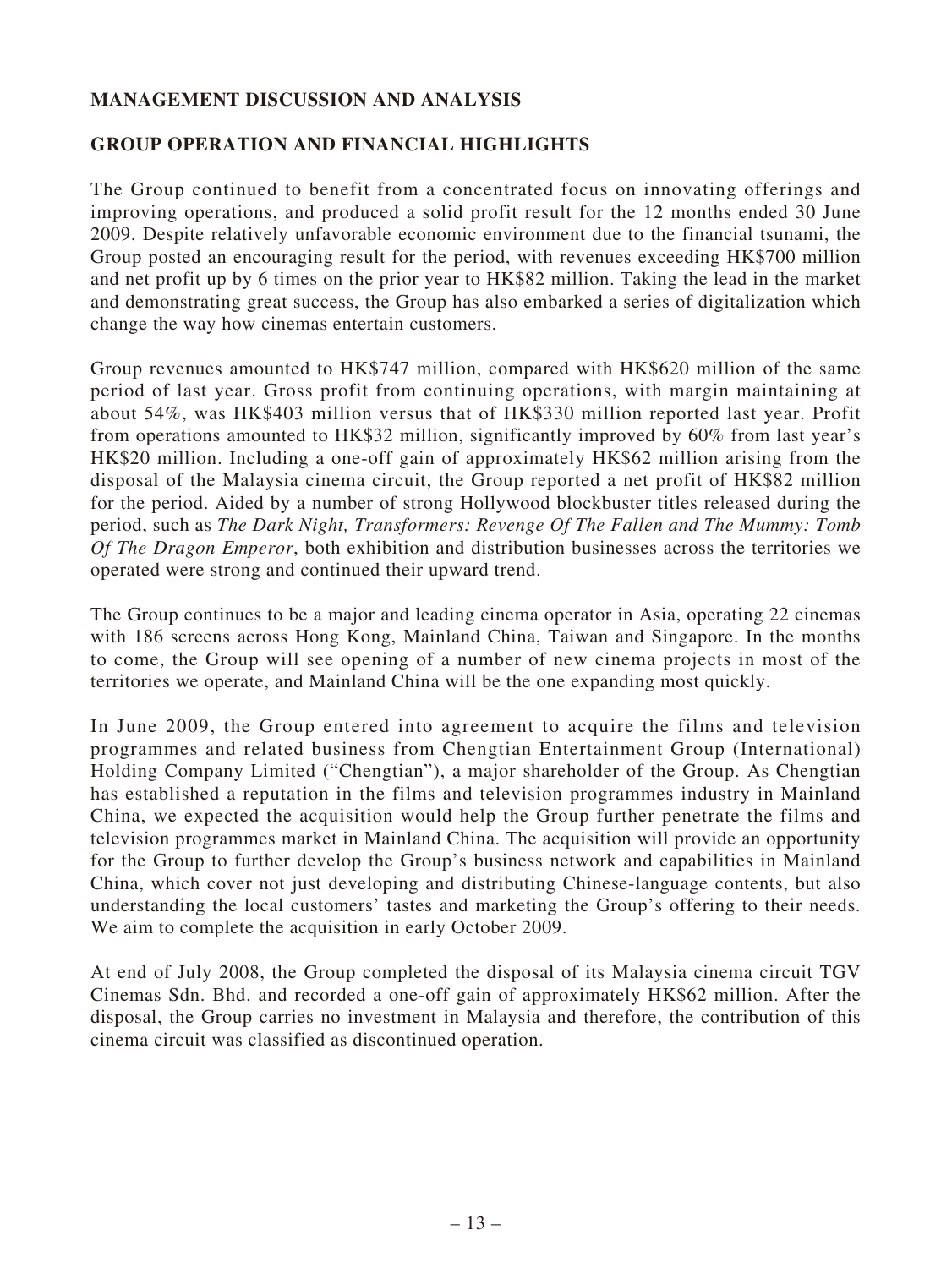#### **BUSINESS REVIEW**

### **Film Exhibition**

The cinemas within our Group managed to hold attendances remarkably well at an overall level close to 20 million guests over the prior 12 months, despite the worldwide outbreak of financial tsunami in September 2008 and the rapid spread of H1N1 influenza in different countries since April 2009. The box office income across the Group, on a full and aggregated basis, registered at HK\$937 million, similar to the same period of last year. This was strongly supported by the Group's pioneering commitment in enabling selected cinemas with digital projectors and 3D stereoscopic equipment, which was one of the strategic moves in capturing a first-mover share of the growing segment.

### *Hong Kong*

Hong Kong market as a whole, recorded a box office receipts of HK\$1,137 million, which represented a 6% increase over that of the same period of last year. Apart from strong Hollywood line-up, the Group has also introduced 3D stereoscopic equipment at different cinema sites to deliver more interesting and engaging theatrical experience to the audience. Our cinemas in Hong Kong achieved a good result for the period with theatre takings of HK\$145 million, and maintained a market share of about 13%. Moving forward, the Hong Kong exhibition team is eagerly anticipating the opening of a 5-plex in Tsuen Wan in the next few months, and will continue to look for new cinema sites with good potential. The team will work also on innovating the cinema offerings which include new concession items such as BBQ snack recently introduced exclusively in our cinema chain for our customers.

### *Mainland China*

Like all other major cities in China, Shenzhen saw a strong surge of market box office by 31% last year. The Group's 7-screen cinema located at MIXC Mall City Crossing has approximately 19% market share in Shenzhen. Admissions grew by 3% and theatre takings improved by over 5% and grossed RMB49 million for the period. Apart from initiating different festive-based screening events, many new concession items have also been added to the menu to make our customers' visits more enjoyable. The Group has soft opened 5 more screens in the extended part of MIXC Mall City Crossing in July 2009, adding a more modern touch to the existing site with a straight digital theatrical experience. A number of other new cinemas are in the pipeline and more screens are to be opened in different key cities including Beijing, Suzhou and Chengdu in Mainland China in the months to come.

### *Taiwan*

As one key effort of the Group in further enhancing the theatrical experience of our guests, our Taiwan operation has debuted its IMAX screening in April 2009 in the popular district Ximending of Taipei, and achieved a huge success by worldwide standard with *Monsters vs Aliens* at an impressive 23% share of the title's box office receipts in Taipei city with one screen alone. Repeat visitation has also been promoted via the launch of the iShow membership card. Growing at par with the Taiwan exhibition market, our Vie Show team recorded a slight growth in admission and delivered gross theatre takings amounting to NTD1.5 billion. Under part of the expansion plan across the Taiwan territory, Vie Show is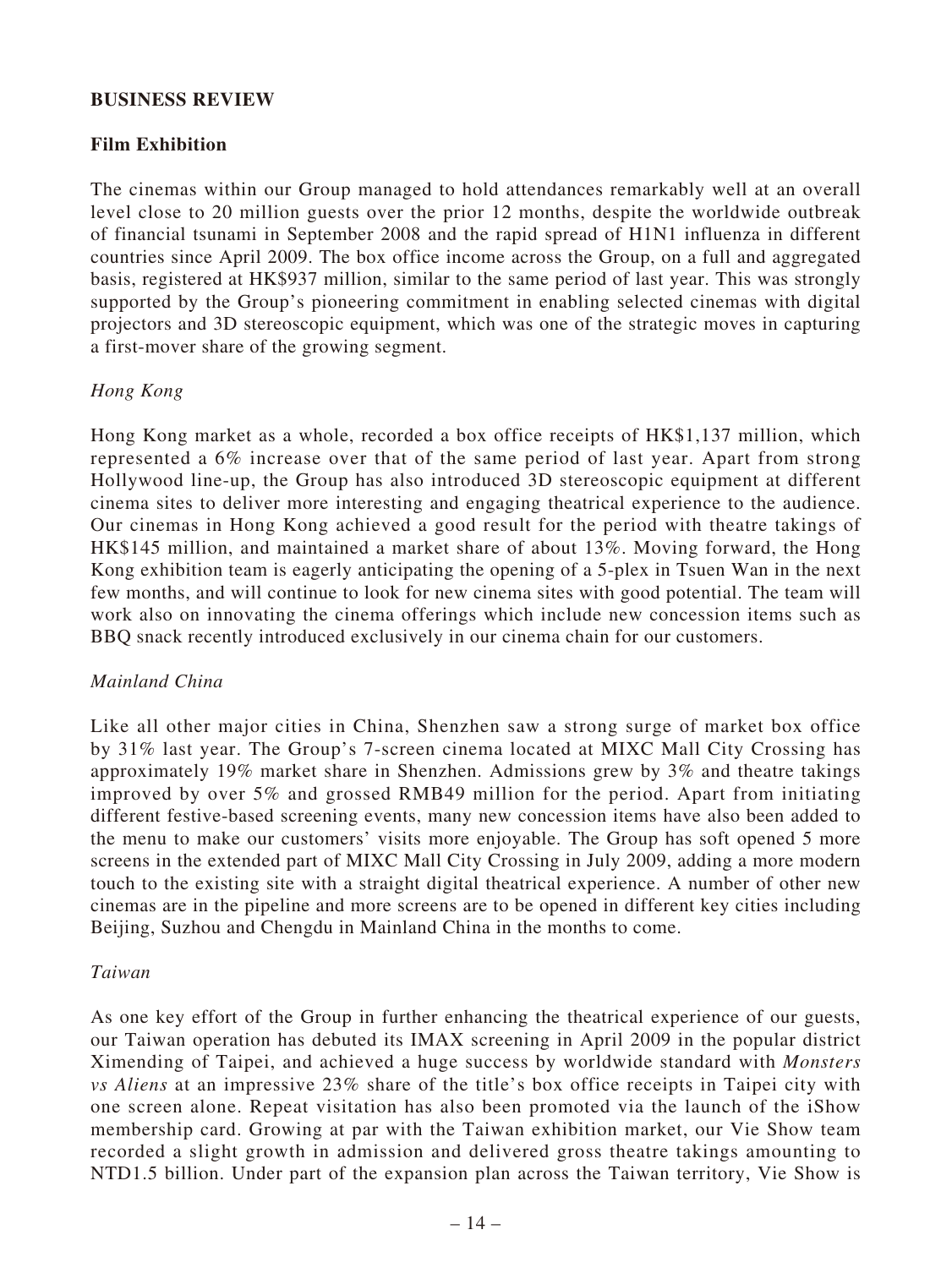planning to open a new 9-plex with over 1,800 seats at the highly-anticipated Taipei Station by the last quarter of 2009. Operationally, without taking into account the effect of currency fluctuation, the Group's share of net profit from Vie Show was maintained steadily at over HK\$18 million.

#### *Singapore*

Singapore's overall market box office grew by 1.5% to S\$153 million over the 12-month period. "Golden Village" remained as the brand of choice for cinema goers in Singapore and GVM has thus maintained its leadership position with a market share of 44% despite intensified competition during the period. Gross theatre takings of GVM for the period amounted to S\$67 million, slightly improved from last year's, and were mostly contributed by higher ticket price. The Group shared a net profit of HK\$26 million for the period, significantly up from HK\$22 million of last year, partly attributable to some relief measures adopted by Singapore government and reduction of corporate income tax rate by 1% to 17%.

#### **Film Distribution**

For the past 12 months, the Group's distribution units in both Hong Kong and Singapore continues to be a leader in the distribution and marketing of theatrical films to cinemas, and of follow-on releases to VCD/DVD, pay and free television markets in respective markets, and including some overseas. The latest expansion of distribution business in Taiwan since year 2007 has also seen fruit-bearing results this year. With total revenues of close to HK\$100 million, the film distribution business has performed strongly throughout the year. Moving ahead, apart from maintaining the strong distribution capabilities in all territories, the Group will explore different film financing and licensing opportunities in Hong Kong and Mainland China, given the growth and increasing influence of Chinese titles all around the world.

### *Hong Kong*

As a distributor for both Chinese and non-Chinese language films, the Group held a 10% market share in terms of box office receipts. During the period, the Group distributed and marketed 24 films in Hong Kong, of which *Journey to the Centre of the Earth* registered a very impressive box office receipts of HK\$35 million. Besides, other titles such as Andy Lau's *Look for a Star, Suspect X* and *Detroit Metal City* all on its own also received box office of over HK\$10 million. As for the Group's film library of approximately 130 Chinese film titles for worldwide distribution, it continues to generate steady income to the Group, which amounted to HK\$12 million as compared to last year's HK\$10 million.

#### *Taiwan*

After three years of relentless effort since starting, the Taiwan distribution has gradually built its reputation as one of major independent film distributors in the territory and successfully distributed titles such as *Taken* and *Coming Soon* during the period. Furthermore, in April 2009, the team has successfully secured and signed up a distribution arrangement with CMC Movie Corporation, a leading film investor and distributor in Taiwan which involved a good number of film titles each year. With this co-operation, the Taiwan distribution unit has already arranged an impressive line-up of releasing and distributing one new title for each of the weeks ahead until beginning of 2010.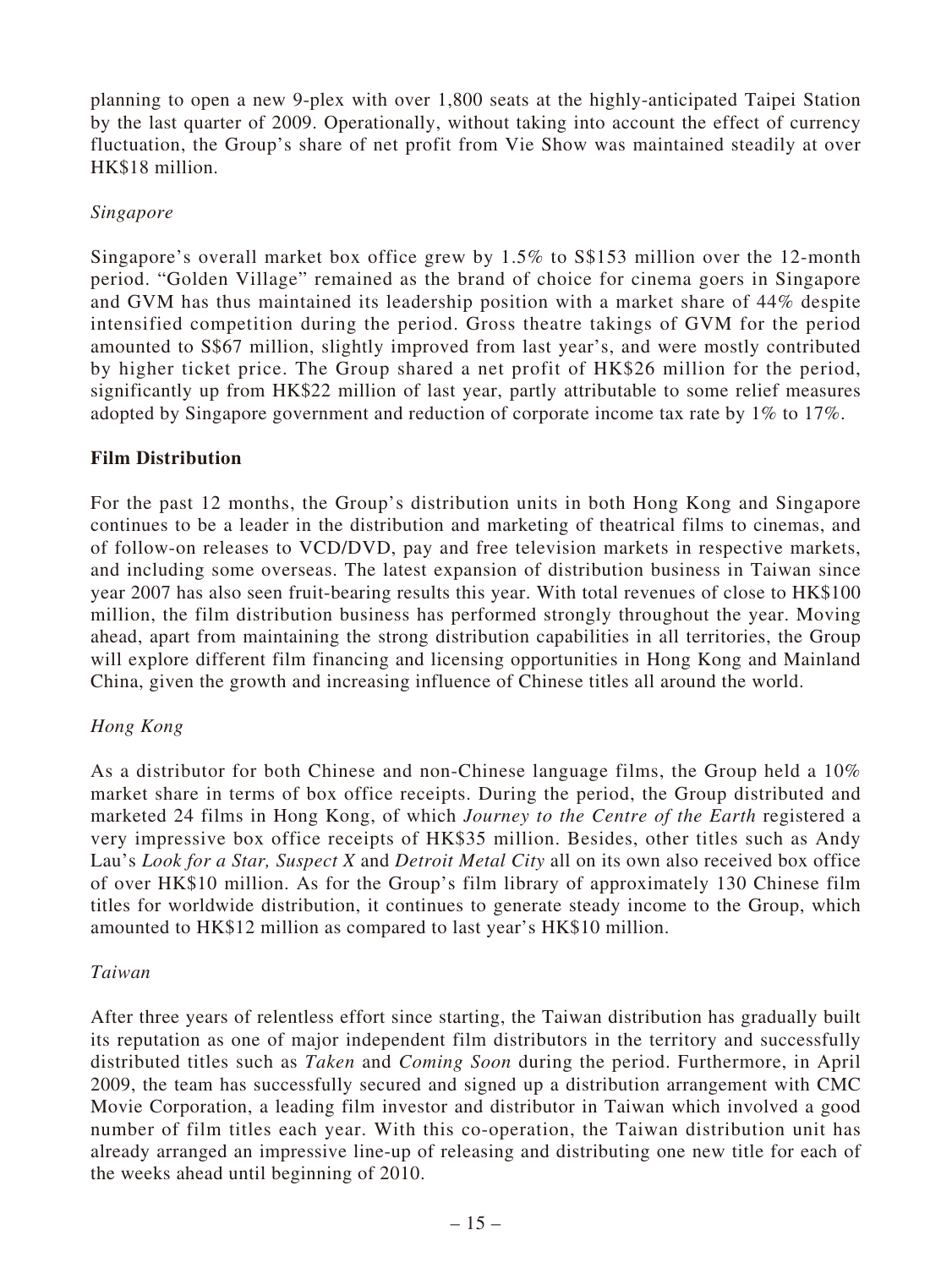### *Singapore*

Having distributed and marketed over 80 film titles in Singapore over the 12-month period, the Singapore distribution team has maintained a market share of about 25% in terms of box office receipts. The world-famous John Woo's Chinese titles *Red Cliff I & II* together recorded a gross box office of S\$5.8 million; and *Yes, Man* as well as the Oscar title *Slumdog Millionaire* each also achieved a good box office receipts of around S\$2 million. Besides, Jacky Chan's *Shinjuku Incident* has also been successfully marketed as one of the talk-of-the town events in Singapore.

### **PROSPECTS**

The Group has dedicated its efforts in strengthening and growing both the exhibition and distribution networks in territories with higher market potential and better returns. Given the continued opening of film market in Mainland China as well as growing influence of Chinese language films in the international film industry, we strongly believe that more focus should be placed onto opportunities related to the market of Mainland China.

In addition to the planned opening of more screens in Shenzhen and other principal cities such as Beijing, Suzhou and Chengdu, the Group is also actively looking at possible acquisition opportunities. For instance, the Group has entered into an MOU for acquiring certain interests in a cinema operator run by independent third parties (currently operating 2 cinemas and has signed up also a pipeline of close to 10 cinemas). Moreover, the Group is also working on the expansion of our film production and distribution business in Mainland China. The acquisition of films and television programmes and related business from Chengtian provided an opportunity for the Group to expand our entertainment business in Mainland China and strengthen our presence in Mainland China. Upon completion, the acquisition will further develop the Group's business network and capabilities in Mainland China, which cover not just producing and distributing Chinese-language contents, but also understanding the local customers' tastes and marketing the Group's offerings to their needs.

We are optimistic in respect to the prospects of our industry and in the territories we operated. Riding on the prospered upstream trend of the film industry in Mainland China, the Group will put significant resources in our development in Mainland China. Currently, the Group has very strong liquidity and low financial leverage, and further down the road, the Group will consider seeking external funding such as bank loans to finance some of our expansion investments under a reasonable capital deployment structure. Alongside this, the management will monitor closely the gearing structure to limit the risk.

Hong Kong will continue to be the base of the Group's operations with increased resources put in Mainland China. We will continue to adopt stringent measures to control the general and administrative expenses.

### **FINANCIAL RESOURCES AND LIQUIDITY**

During the period, the remaining convertible notes in aggregate amount of HK\$30 million have been converted into the ordinary shares of the Company, creating a total of approximately 13.6 million new ordinary shares at a conversion price of HK\$2.2 per share. The Group has no outstanding convertible notes as at 30 June 2009.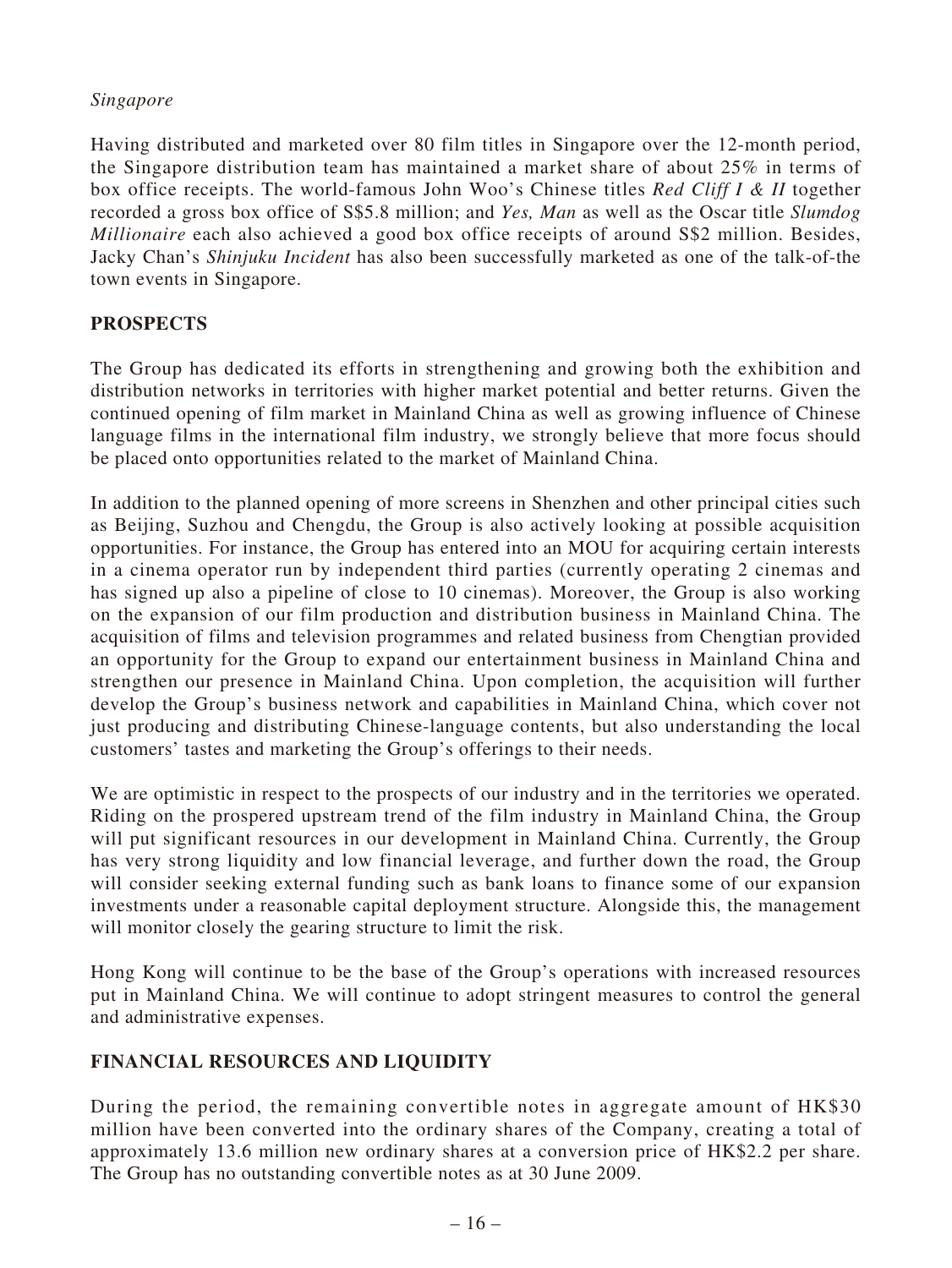In addition, with the surplus fund received from the disposal of Malaysia TGV, the Group had fully repaid some of the outstanding bank loans of HK\$20 million during the period. As at 30 June 2009, the outstanding bank loans amounted only to HK\$5 million. The loans are repayable within one year and secured by a pledged bank deposit of HK\$0.5 million. The bank loans are in Taiwan dollars with interest rates ranging from 2% to 4% per annum.

As at 30 June 2009, the Group's cash balance was HK\$365 million (30 June 2008: HK\$266 million), representing an increase of 37% as compared with that of June 2008. As at 30 June 2009, our gearing ratio, calculated on the basis of external borrowings over total assets, was further lowered to less than 1% (30 June 2008: 5%). Management will continue to monitor the gearing structure and make adjustments if necessary in light of changes in the Group's development plan and economic conditions.

The Group's assets and liabilities are principally denominated in Hong Kong dollars except for certain assets and liabilities associated with the investments in Mainland China, Taiwan and Singapore. The overseas joint ventures of the Group are operating in their local currencies and subjected to minimal exchange risk on their own. While for the Hong Kong operations, due to the volatility of the currency market, management decided to maintain higher level of deposits in Hong Kong dollars and the pegged US dollars, thus lowering the exposure to exchange risk. The directors will continue to assess the exchange risk exposure, and will consider possible hedging measures in order to minimize the risk at reasonable cost.

The Group did not have any significant contingent liabilities as of 30 June 2009.

# **EMPLOYEES AND REMUNERATION POLICIES**

As at 30 June 2009, the Group had 277 (30 June 2008: 311) permanent employees. The Group remunerates its employees largely based on industry practice. In addition to salaries, commissions and discretionary bonuses, share options are granted to certain employees based on individual merit. The Group also operates a defined contribution retirement benefits scheme under the Mandatory Provident Fund Schemes Ordinance and as at the balance sheet, there was no forfeited contribution arising from employees leaving the retirement benefit scheme.

# **REVIEW BY AUDIT COMMITTEE**

The audit committee has reviewed with the management of the Company, the accounting principles and practices adopted by the Group and discussed financial reporting matters including a review of the Group's interim financial report for the twelve months ended 30 June 2009.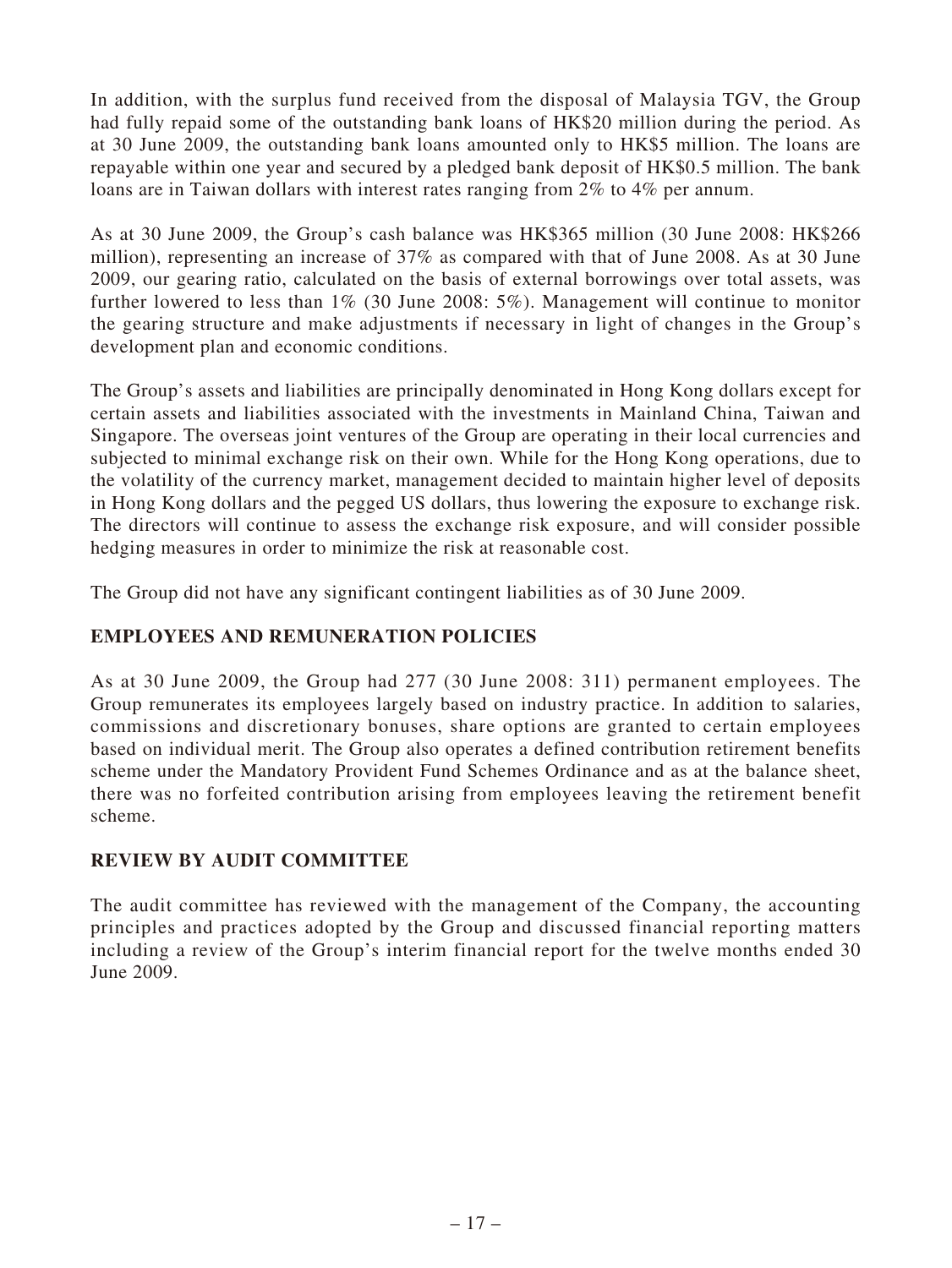#### **CODE ON CORPORATE GOVERNANCE PRACTICES**

Save and except the following deviations from the code provisions set out in the Code on Corporate Governance Practices (the "CG Practices") as contained in Appendix 14 to the Rules Governing the Listing of Securities (the "Listing Rules") on The Stock Exchange of Hong Kong Limited (the "Stock Exchange"), the Company had, throughout the twelve months ended 30 June 2009, complied with the CG Practices and the Listing Rules.

| $Code$ provision(s)         | <b>Deviations and</b>       |
|-----------------------------|-----------------------------|
| set out in the CG Practices | reasons for such deviations |

A.2.1 The roles of chairman and chief executive officer should be separate and should not be performed by the same individual. The division of responsibilities between the chairman and chief executive officer should be clearly established and set out in writing.

 $Mr.$  Wu Kebo  $("Mr. Wu"),$  the chairman and executive Director, was appointed as the acting managing director of the Company with effect from 21 December 2007.

The Board considers that as Mr. Wu has experience in acting in a leading and managing role in media and entertainment businesses, it is in the interests of the Company for Mr. Wu to act as the acting managing director of the Company pending the appointment of a new managing director to ensure continuity.

The Board will in due course appoint an individual with appropriate qualifications to act as the chief executive officer of the Company.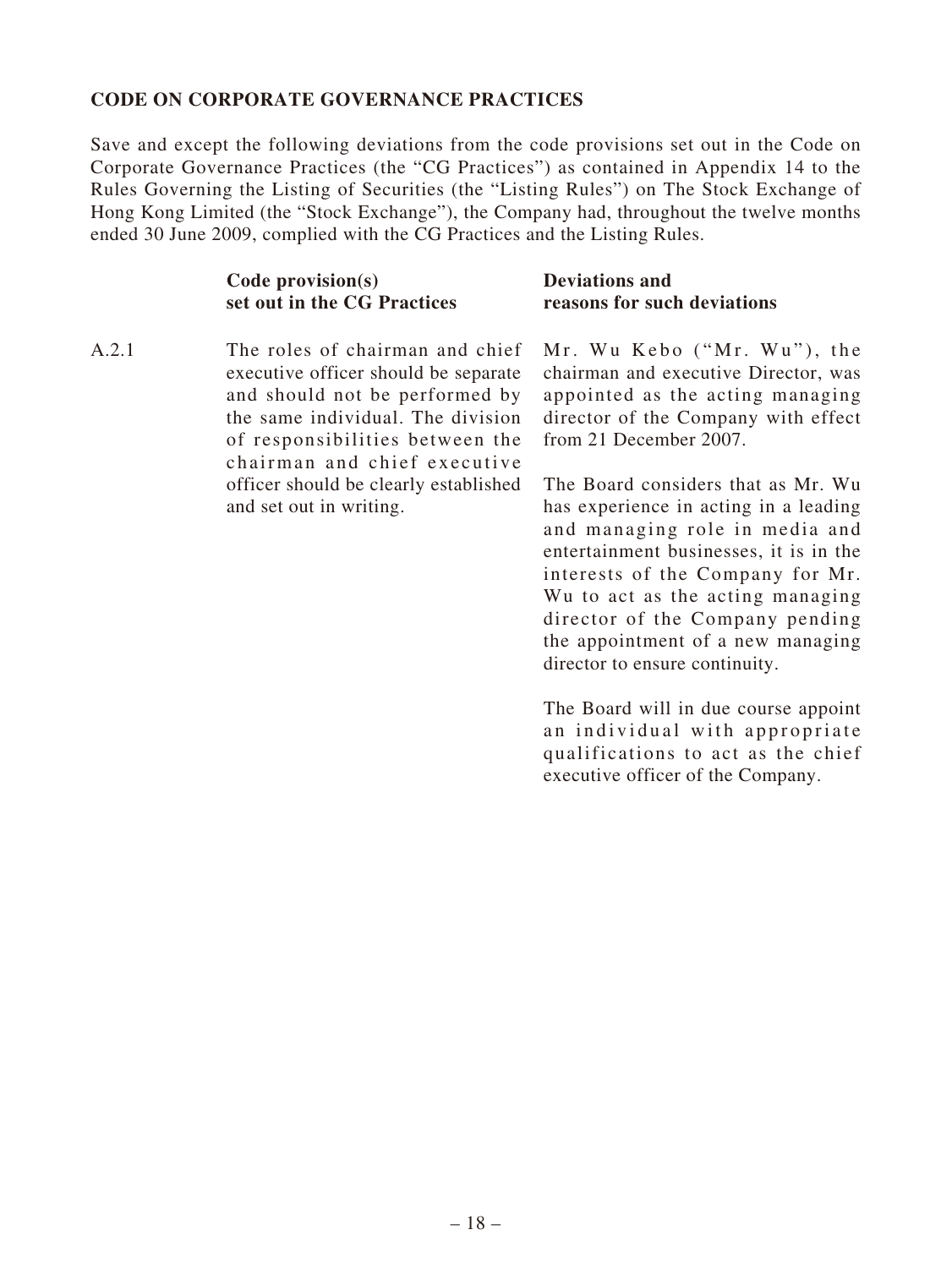#### **Code provision(s) set out in the CG Practices**

A.3 & A.3.2 The board should have a balance of skills and experience appropriate for the requirements of the business of the issuer. The board should ensure that changes to its composition can be managed without undue disruption. The board should include a balanced composition of executive and non-executive directors (including independent non-executive directors) so that there is a strong independent element on the board, which can effectively exercise independent judgement. Non-executive directors should be of sufficient calibre and number for their views to carry weight.

A.4.1 Non-executive directors should be appointed for a specific term, subject to re-election.

#### **Deviations and reasons for such deviations**

Pursuant to note 1 to Code Provision A.3 of the CG Practices (and as required by Rule 3.10 of the Listing Rules), every board of directors must include at least 3 independent non-executive directors. Due to the retirement of Prince Chatrichalerm Yukol as an independent non-executive director on 20 November 2008, the total number of independent nonexecutive directors of the Company fell below the minimum number as required under Rule 3.10 of the Listing Rules.

Mr. Masahito Tachikawa has been appointed as independent nonexecutive director of the Company with effect from 20 March 2009 so that the requirement as to the minimum number of independent non-executive directors of the Company under note 1 to Code Provisions of A.3 of the CG Practices and Rule 3.10 of the Listing Rules is fulfilled.

All non-executive directors of the Company were not appointed for a specific term.

All non-executive directors are subject to retirement by rotation and re-election at least once every three years at the annual general meetings of the Company in accordance with the relevant provisions of the Company's Bye-laws, accomplishing the same purpose as a specific term of appointment.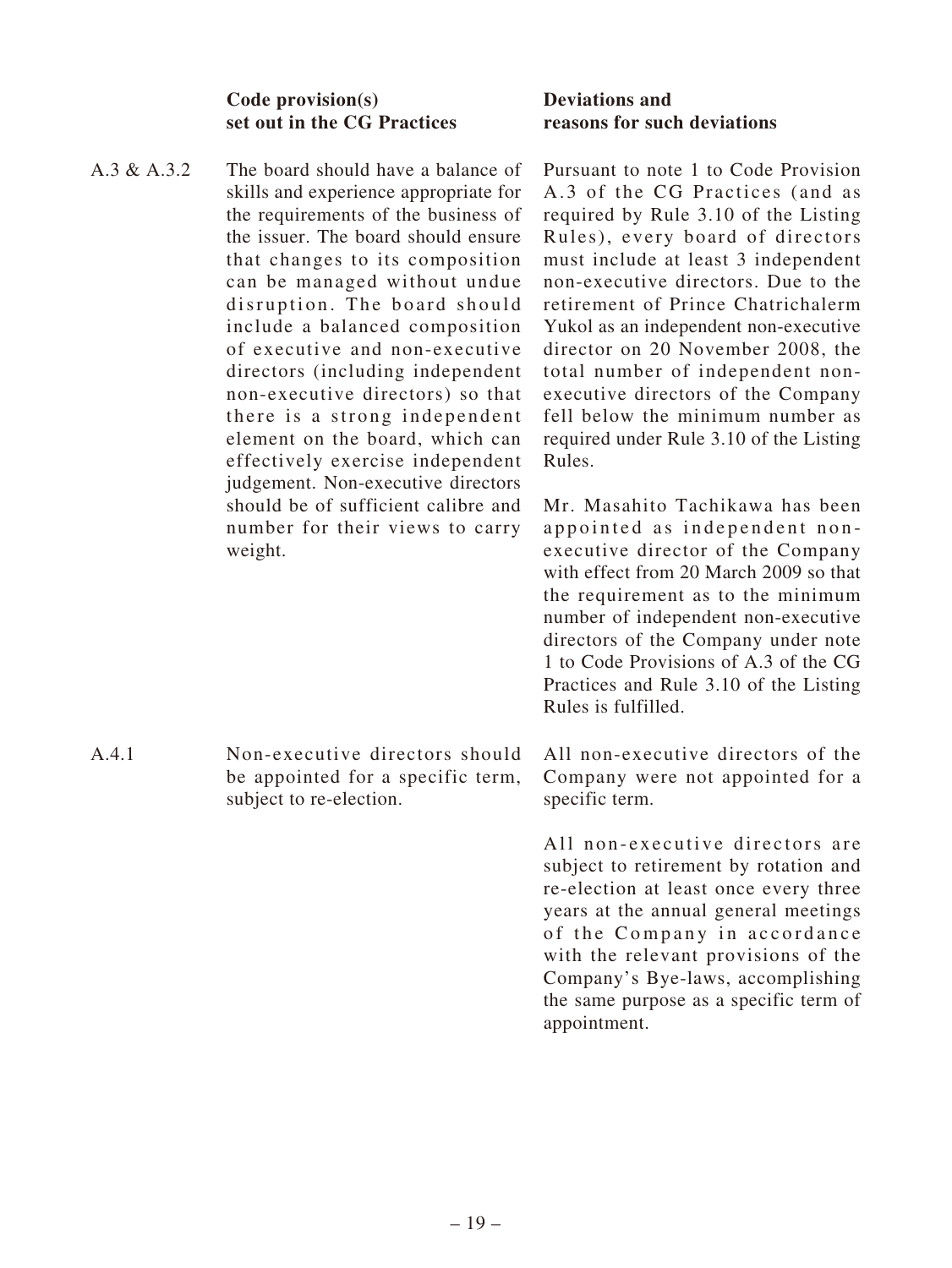**Code provision(s) set out in the CG Practices**

B.1.1 Issuers should establish a remuneration committee with specific written terms of reference which deal clearly with its authority and duties. A majority of the members of the remuneration committee should be independent non-executive directors.

### **Deviations and reasons for such deviations**

The remuneration committee of the Company comprised one executive director and one independent nonexecutive director due to the retirement of Prince Chatrichalerm Yukol and Eric Norman Kronfeld as independent non-executive director and nonexecutive director, respectively, the requirement in relation to the composition of the remuneration committee under Code Provision B.1.1 of the CG Practices was not fulfilled.

Mr. Masahito Tachikawa has been appointed as independent nonexecutive director and a member of remuneration committee of the Company with effect from 20 March 2009 so that the requirement in relation to the composition of the remuneration committee under Code Provision B.1.1 of the CG Practices is fulfilled.

# **PURCHASE, SALE OR REDEMPTION OF LISTED SECURITIES**

Neither the Company nor any of its subsidiaries has purchased, sold or redeemed any of the Company's listed securities during the twelve months ended 30 June 2009.

### **DISCLOSURE OF INFORMATION ON THE WEBSITE OF THE STOCK EXCHANGE**

All the financial and other related information of the Group for the twelve months ended 30 June 2009 required by the Listing Rules will be published on the website of the Stock Exchange in due course. An interim report for the twelve months ended 30 June 2009 containing all the information required by Appendix 16 to the Listing Rules will be dispatched to shareholders of the Company and available on the same website in due course.